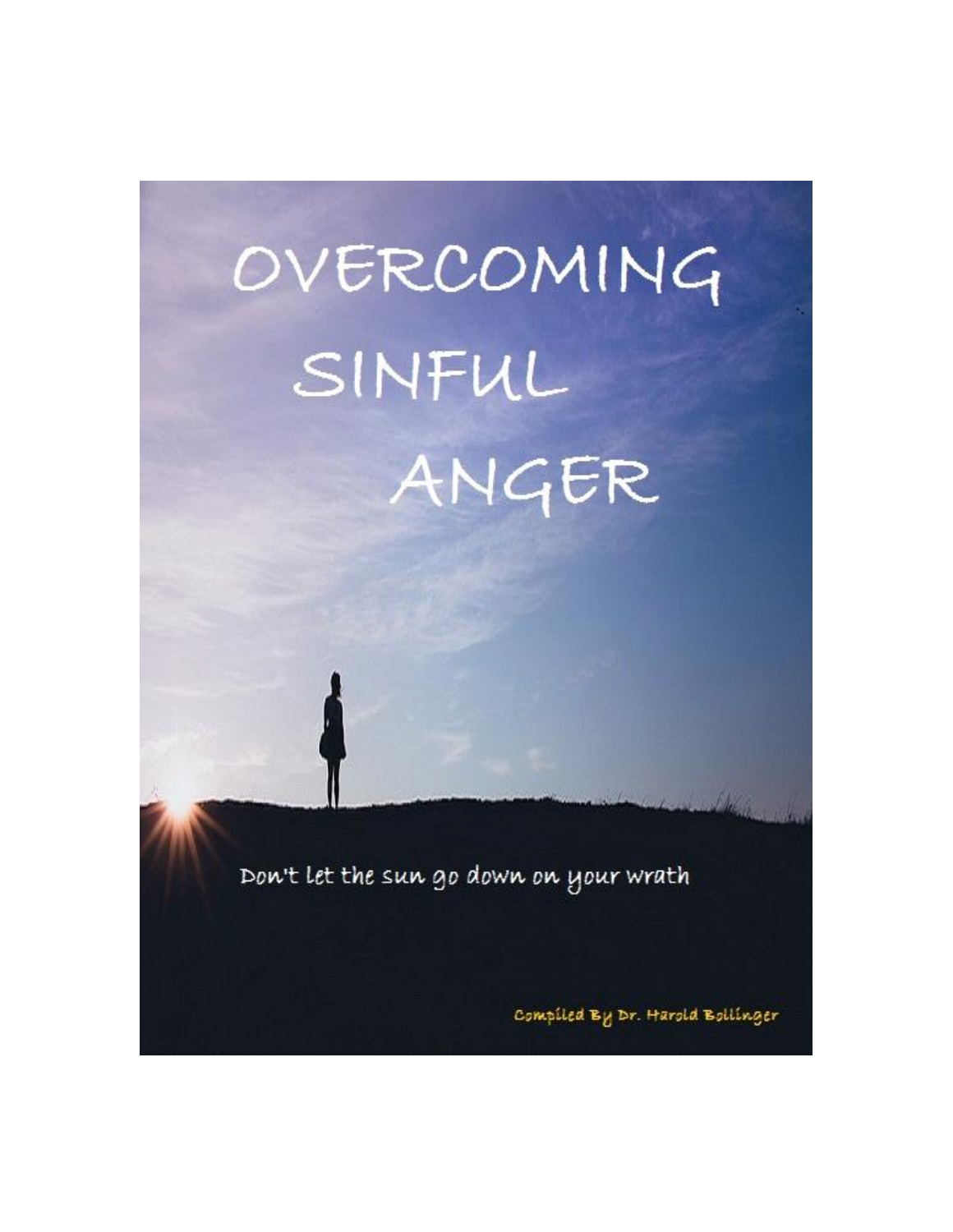## **Table of Contents**

| Forward   |                                        | 3  |
|-----------|----------------------------------------|----|
| Chapter 1 | Righteous anger                        |    |
| Chapter 2 | Results of unrighteous anger           | 8  |
| Chapter 3 | Key to overcoming anger                | 10 |
| Chapter 4 | Put on forgiveness and loving-kindness | 14 |
| Chapter 5 | Examples of anger                      |    |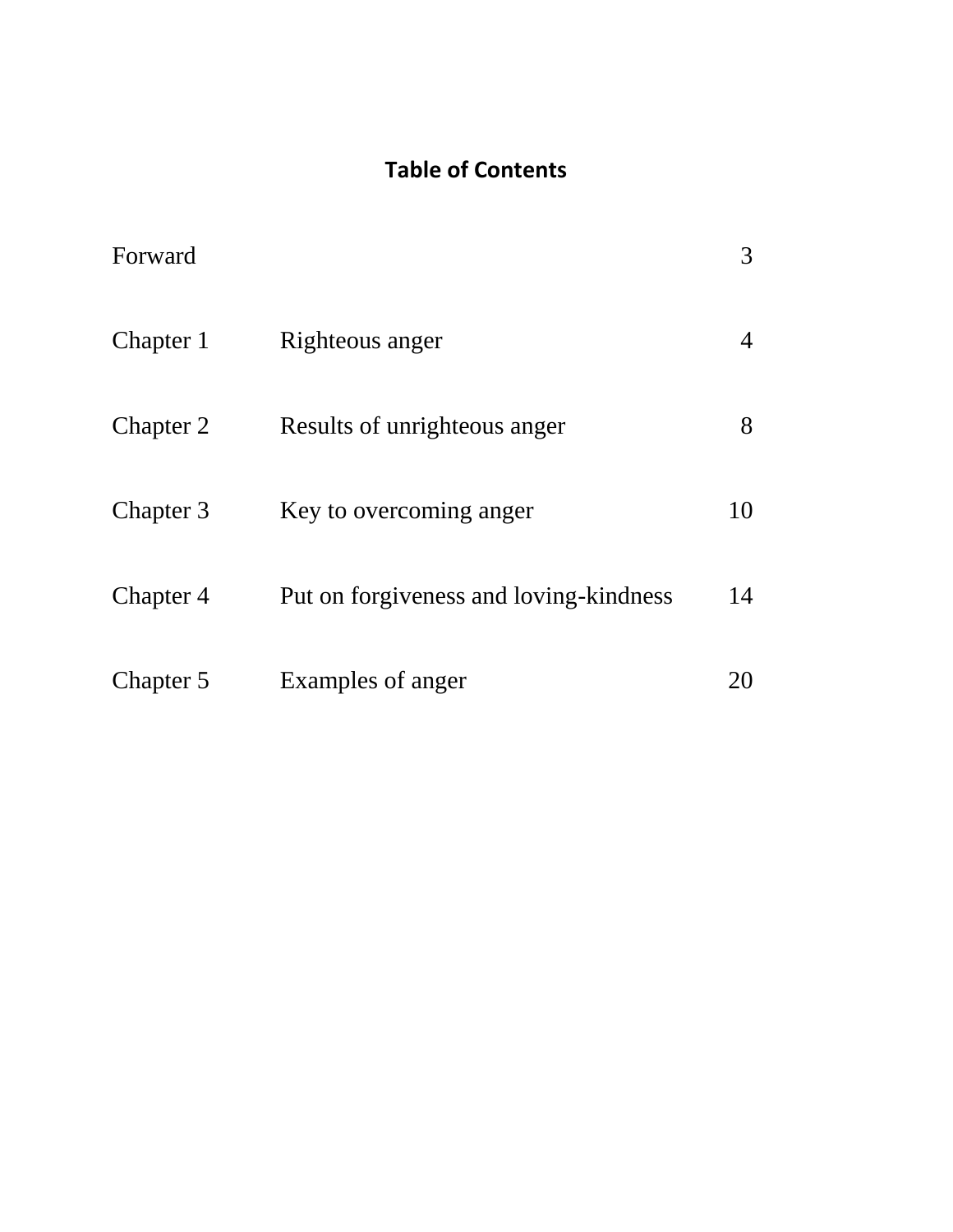## **Forward**

Anger can be one of the most intense, destructive, and unhealthy emotions that we can experience.

Anger may be caused by pressures of work,  $f_{\text{amily}}$  or even from being the innocent victim of another's wrongdoing. Left unresolved, anger creates an intense desire to destroy something.

In the Bible you will find answers as to what causes anger.

You will see examples of good (righteous) and bad (unrighteous) anger and how we should deal with it as Christians.

Our earnest prayer should be that God changes our heart as we allow Him to mold us into a vessel fit

(Christian quote)

"Is all anger sin? No, but some of it is. Even God Himself has righteous anger against sin, injustice, rebellion and pettiness.

Anger sometimes serves a useful purpose, so it isn't necessarily always a sin. Obviously, we're going to have adverse feelings, or God wouldn't have needed to provide the fruit of self-control. Just being tempted to do something is not sin.

When you don't resist the temptation, but do refrain, than it becomes sin."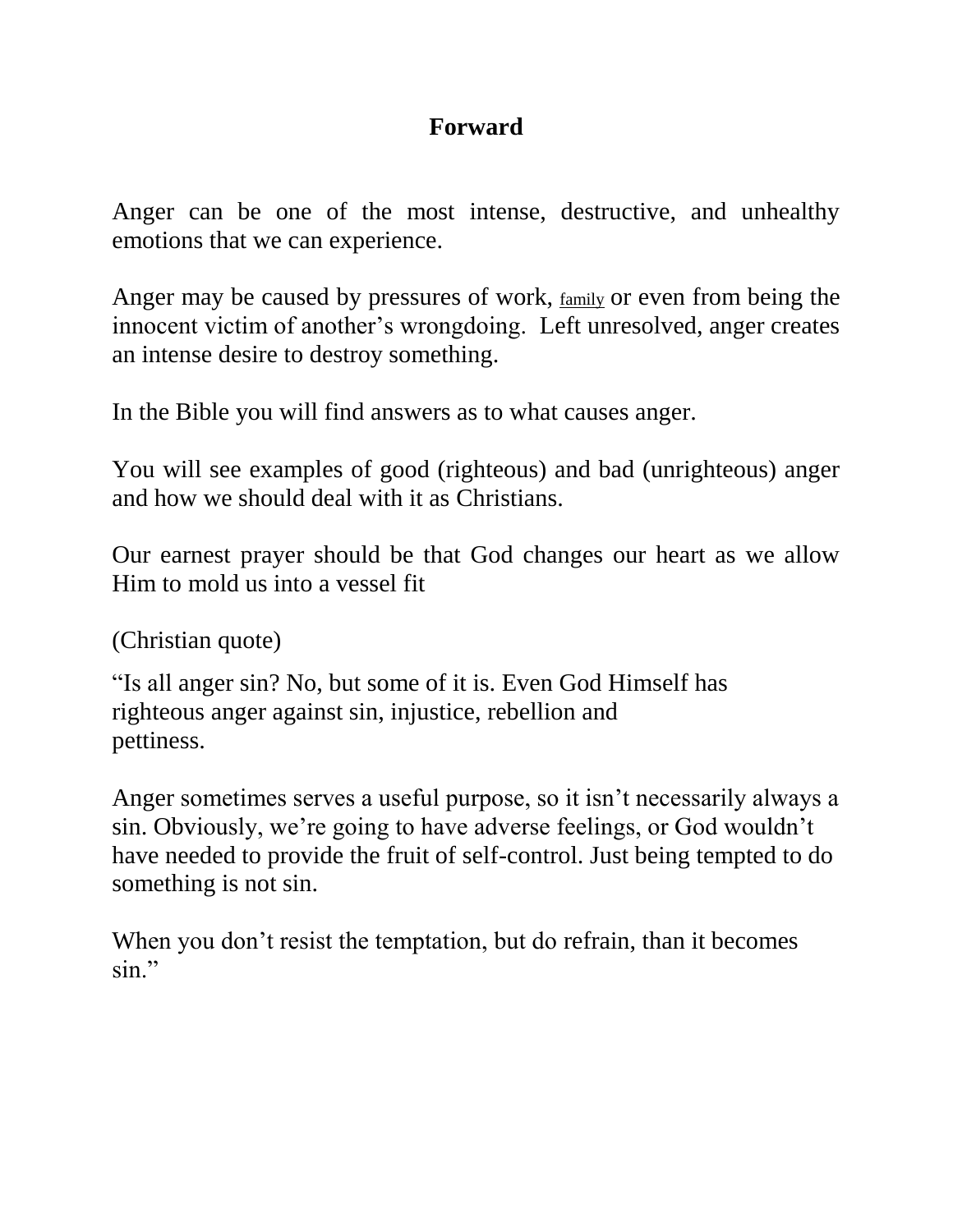# **Chapter 1**



**Righteous Anger**

Psalms 7:11

God judgeth the righteous, and God is angry with the wicked every day.

# **The Lord was angry with Solomon**

1 Kings 11:9, 10

And the LORD was angry with Solomon, because his heart had turned away from the LORD, the God of Israel, who had appeared to him twice and had commanded him concerning this thing that he should not go after other gods. But he did not keep what the LORD commanded.

Solomon didn't turn away from God all at once or in a brief moment. His spiritual coldness started with a minor departure from God's laws (1 Kings 3:1). Over the years, that little sin grew until it resulted in Solomon's downfall. A little sin can be the first step in turning away from God.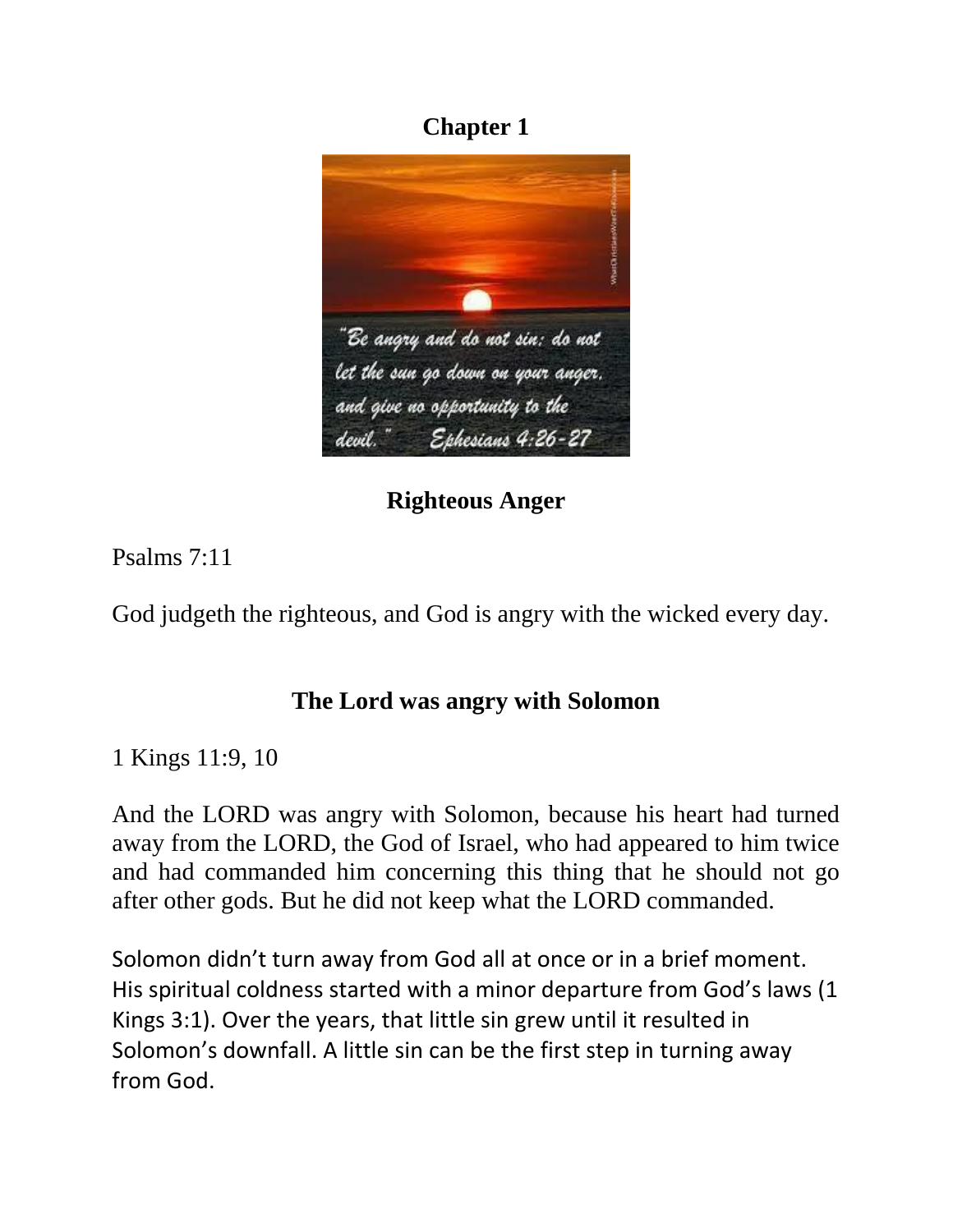It is not the sins we don't know about, but the sins we excuse, that cause us the greatest trouble. We must never let any sin go unchallenged. In your life, is an unchallenged sin spreading like a deadly cancer? Don't excuse it. Confess this sin to God and ask him for strength to resist temptation.

# **The Lord was very angry with Israel**

2 Kings 17:18

Therefore the LORD was very angry with Israel and removed them out of his sight. None was left but the tribe of Judah only.

The Lord judged the people of Israel because they copied the evil customs of the surrounding nations, worshiping false gods, accommodating pagan customs, and following their own desires. It is not safe to create your own religion because people who do tend to live selfishly.

And to live for yourself, as Israel learned, brings serious consequences from God. Sometimes it is difficult and painful to follow God, but consider the alternative.

You can live for God or die for yourself. Determine to be God's person and do what he says regardless of the cost. What God thinks of you is infinitely more important than what those around you think. (See Romans 12:1-2; 1 John 2:15-17.)

Ruin came upon Israel for both their public sins and their secret sins. Not only did they condone wickedness and idolatry in public, but they committed even worse sins in private. Secret sins are the ones we don't want others to know about because they are embarrassing or incriminating.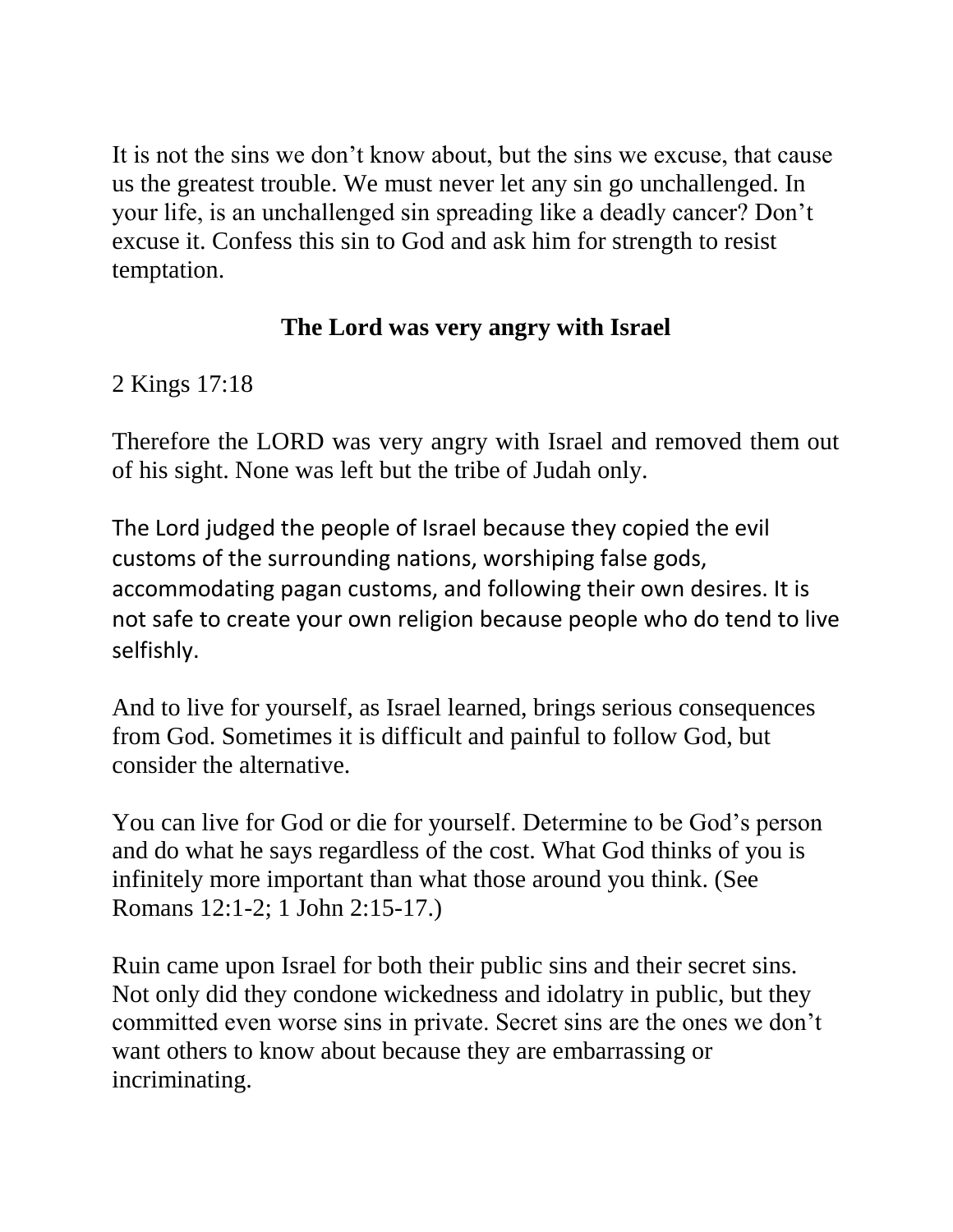Sins done in private are not secret to God, and secret defiance of him is just as damaging as open rebellion.

The people took on the characteristics of the idols and imitated the godless nations around them. Israel had forgotten the importance and benefits of obeying God's word.

The king and the people were mired in wickedness. Time and again God had sent prophets to warn them of how far they had turned away from him and to call them to turn back.

God's patience and mercy are beyond our ability to understand. He will pursue us until we either respond to him or, by our own choice and hardness of heart, make ourselves unreachable. Then God's judgment is swift and sure. The only safe course is to turn to God before our stubbornness puts us out of his reach.

The "starry hosts" refers to the Canaanite practice of worshiping the sun, moon, and constellations. These were Assyrian gods that were being added to their religion. (See also 2 Kings 21:1-6; 2 Kings 23:4-5.)

Divination means witchcraft, and sorcery is consulting evil spirits. Forms of witchcraft, fortune telling, and black magic were forbidden by God (Deut. 18:9-14).

They were wrong because they sought power and guidance totally apart from God, his law, and his Word. Isaiah echoed this law and prophesied of the complete destruction these occult practices would bring to those who participated in them (Isaiah 8:19-22).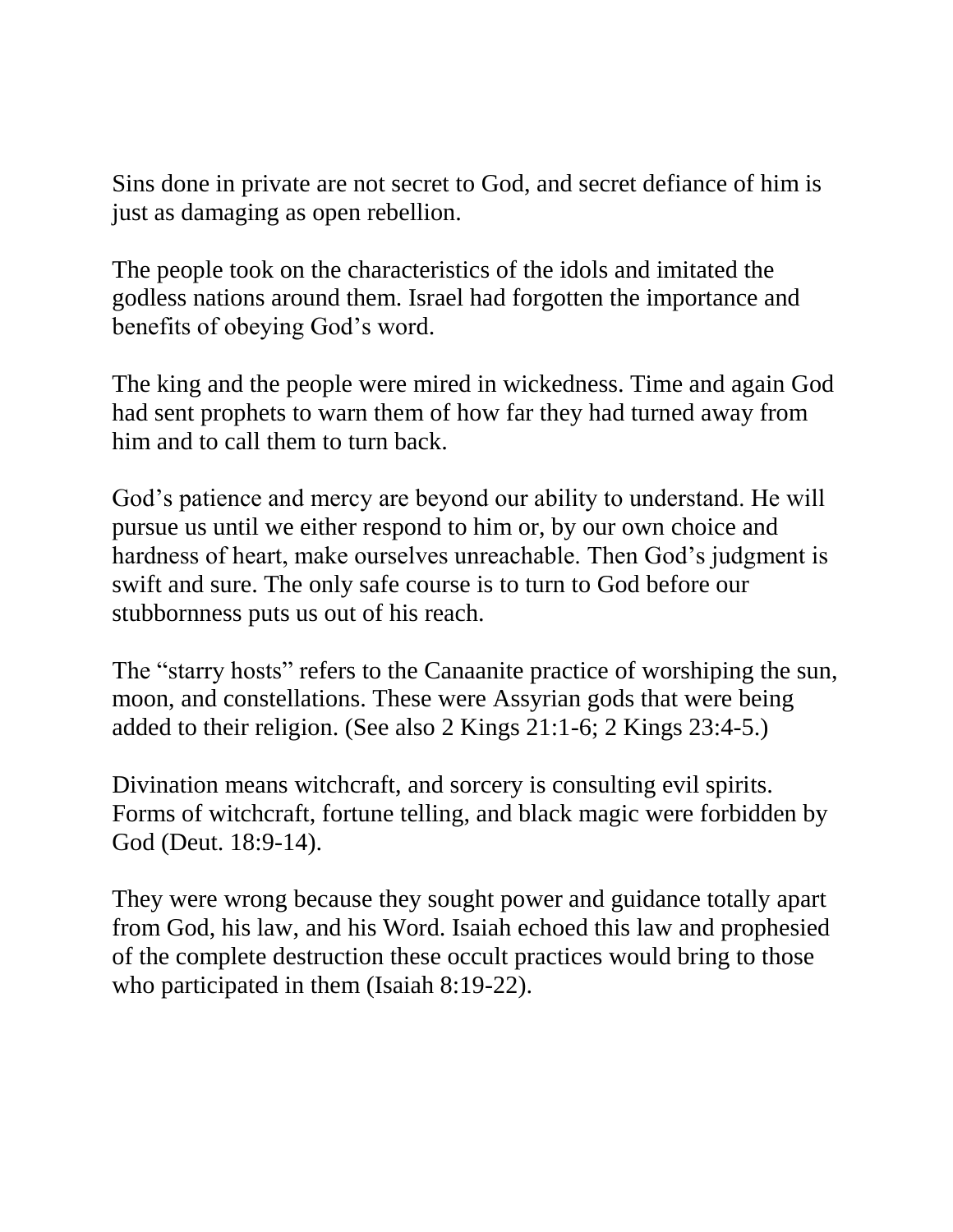### **Jesus looked around them with anger.**

Mark 3:4, 5

And he [Jesus] said to them, "Is it lawful on the Sabbath to do good or to do harm, to save life or to kill?" But they were silent. And he looked around at them with anger, grieved at their hardness of heart, and said to the man, "Stretch out your hand." He stretched it out, and his hand was restored.

Jesus was angry about the Pharisees' uncaring attitudes. Anger itself is not wrong. It depends on what makes us angry and what we do with our anger. Too often we express our anger in selfish and harmful ways. By contrast, Jesus expressed his anger by correcting a problem—healing the man's hand. Use your anger to find constructive solutions rather than to tear people down.

#### **Jesus was angry at the money changers**

John 2:13-16

The Passover of the Jews was at hand, and Jesus went up to Jerusalem. In the temple he found those who were selling oxen and sheep and pigeons, and the money-changers sitting there. And making a whip of cords, he drove them all out of the temple, with the sheep and oxen. And he poured out the coins of the moneychangers and overturned their tables. And he told those who sold the pigeons, "Take these things away; do not make my Father's house a house of trade."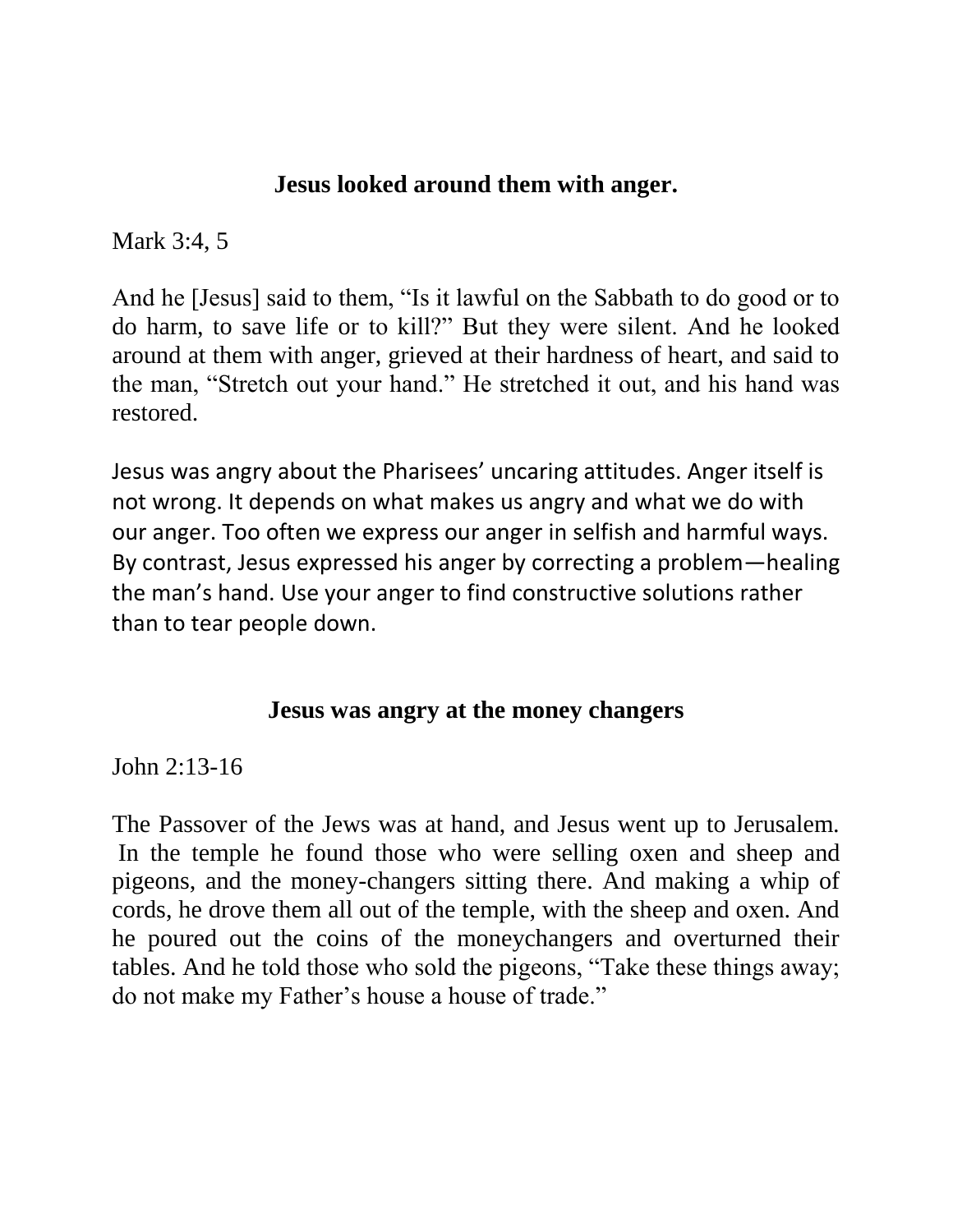# **Chapter 2**



**Results of Unrighteous Anger**

Genesis 4:5-8

But for Cain and his offering he had no regard. So Cain was very angry, and his face fell. The LORD said to Cain, "Why are you angry, and why has your face fallen? If you do well, will you not be accepted?

And if you do not do well, sin is crouching at the door. Its desire is for you, but you must rule over it." Cain spoke to Abel his brother. And when they were in the field, Cain rose up against his brother Abel and killed him.

## **Refrain from anger**

Psalms 37:8 Refrain from anger, and forsake wrath! Fret not yourself; it tends only to evil.

Anger and worry (fretting) are two very destructive emotions. They reveal a lack of faith that God loves us and is in control. We should not worry; instead, we should trust in God, giving ourselves to him for his use and safekeeping.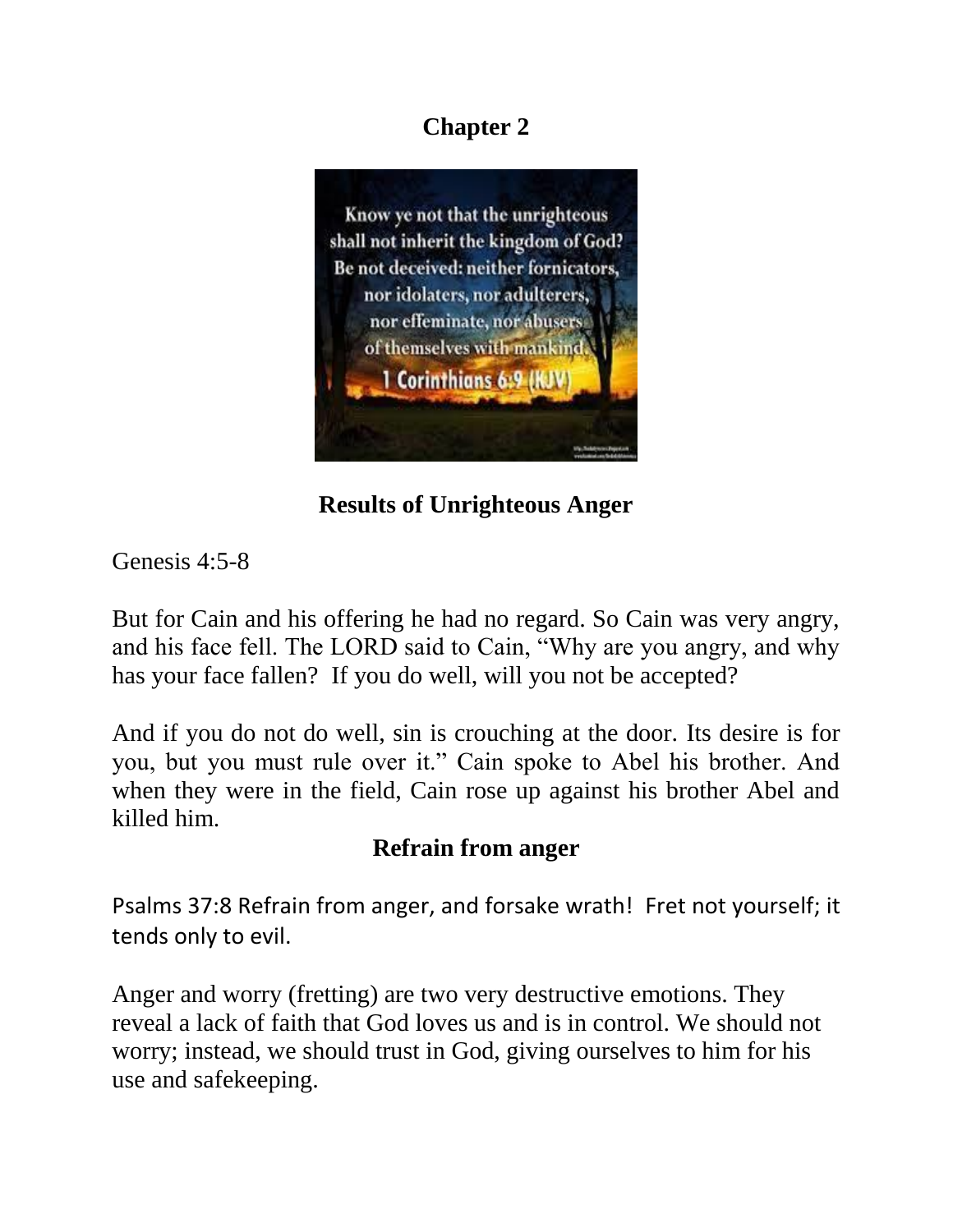When you dwell on your problems, you will become anxious and angry. But if you concentrate on God and his goodness, you will find peace. Where do you focus your attention?

## **A hot-tempered man stirs up strife.**

Proverbs 15:18

A hot-tempered man stirs up strife, but he who is slow to anger quiets contention.

The "path of the upright" doesn't always seem easy (Proverbs 15:19), but look at the alternatives. Hatred (Proverbs 15:17), dissension (Proverbs 15:18), and laziness (Proverbs 15:19) cause problems that the upright person does not have to face.

By comparison, his or her life is a smooth, level road because it is built on a solid foundation of love for God.

## **A man of wrath stirs up strife.**

Proverbs 29:22

A man of wrath stirs up strife, and one given to anger causes much transgression.

Fear of people can hamper everything you try to do. In extreme forms, it can make you afraid to leave your home. By contrast, fear of God respect, reverence, and trust—is liberating. Why fear people who can do no eternal harm? Instead, fear God who can turn the harm intended by others into good for those who trust him.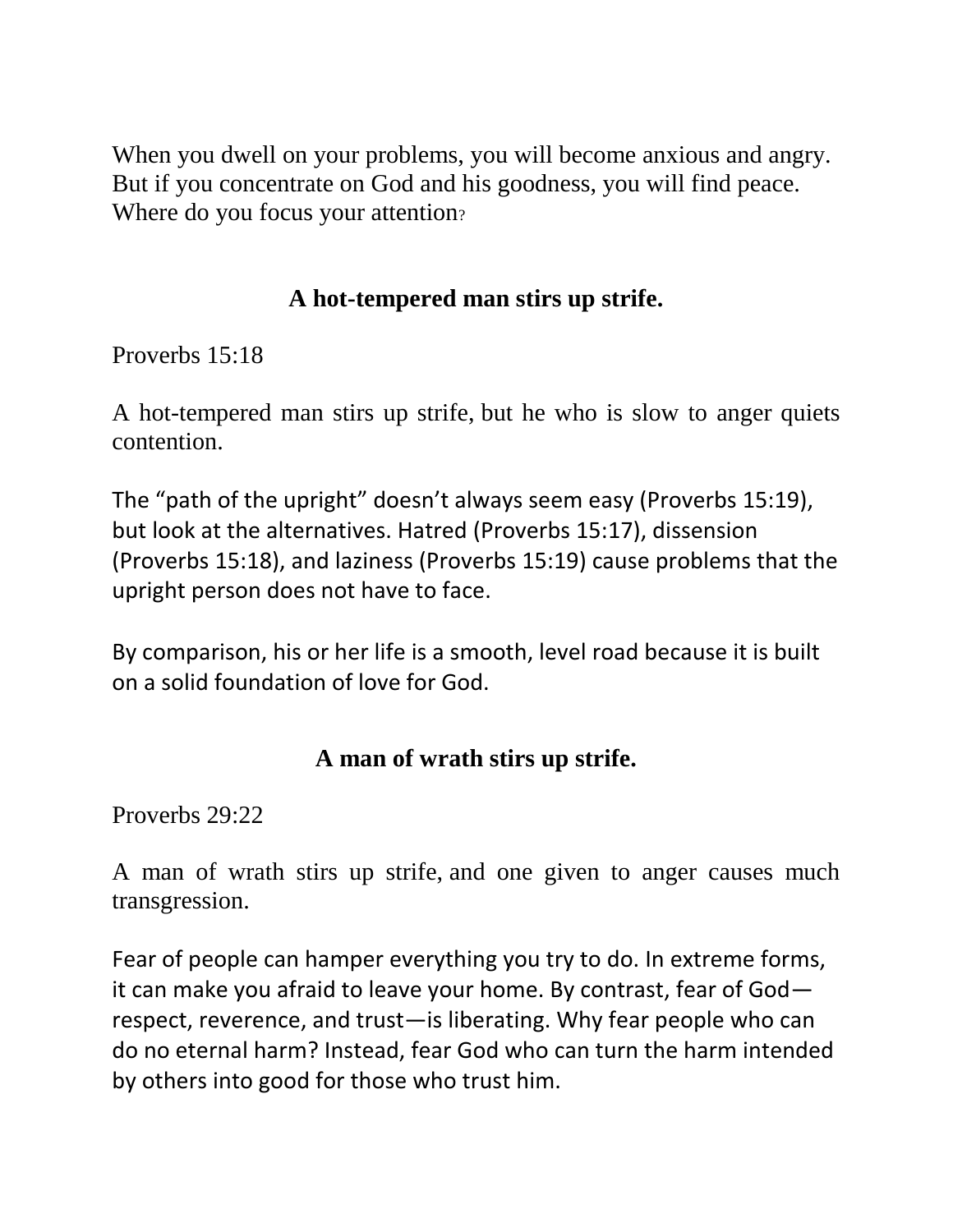# **Chapter 3**



**Key to Overcoming Anger**

# **He that is soon angry dealeth foolishly**

Proverbs 14:16, 17

A wise man feareth, and departeth from evil: but the fool rageth, and is confident. He that is soon angry dealeth foolishly: and a man of wicked devices is hated.

The "way that seems right" may offer many options and require few sacrifices. Easy choices, however, should make us take a second look.

Is this solution attractive because it allows me to be lazy?

Because it doesn't ask me to change my life-style? Because it requires no moral restraints? The right choice often requires hard work and self-sacrifice. Don't be enticed by apparent shortcuts that seem right but end in death.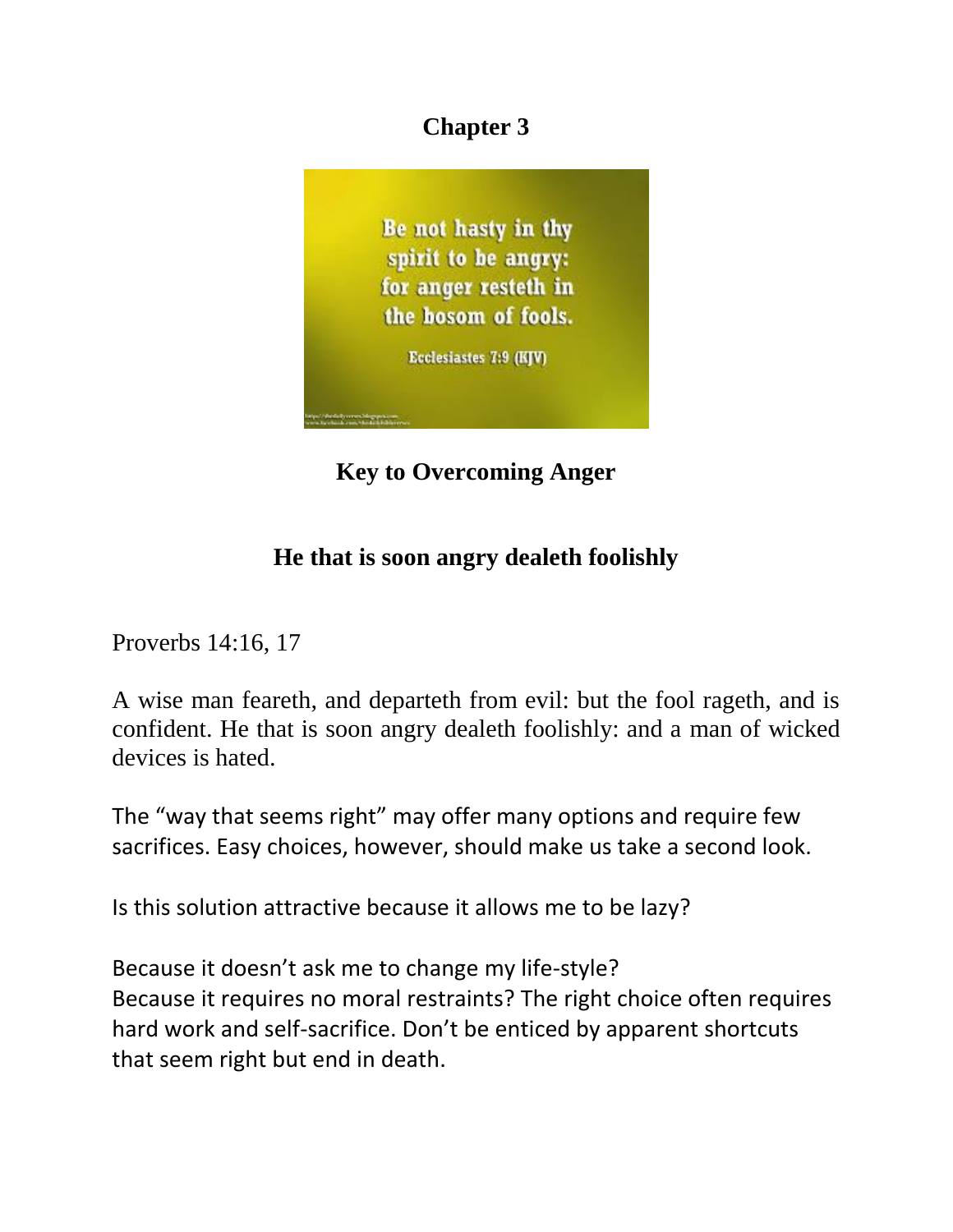### **Whoever is slow to anger has great understanding**

Proverbs 14:29

Whoever is slow to anger has great understanding, but he who has a hasty temper exalts folly.

A quick temper can be like a fire out of control. It can burn us and everyone else in its path. Anger divides people. It pushes us into hasty decisions that only cause bitterness and guilt. Yet anger, in itself, is not wrong.

Anger can be a legitimate reaction to injustice and sin. When you feel yourself getting angry, look for the cause. Are you reacting to an evil situation that you are going to set right? Or are you responding selfishly to a personal insult?

Pray that God will help you control your quick temper, channeling your feelings into effective action and conquering selfish anger through humility and repentance.

### **Good sense makes one slow to anger.**

Proverbs 19:11

Good sense makes one slow to anger, and it is his glory to overlook an offense.

Are you a mocker or a wise person? You can tell by the way you respond to criticism.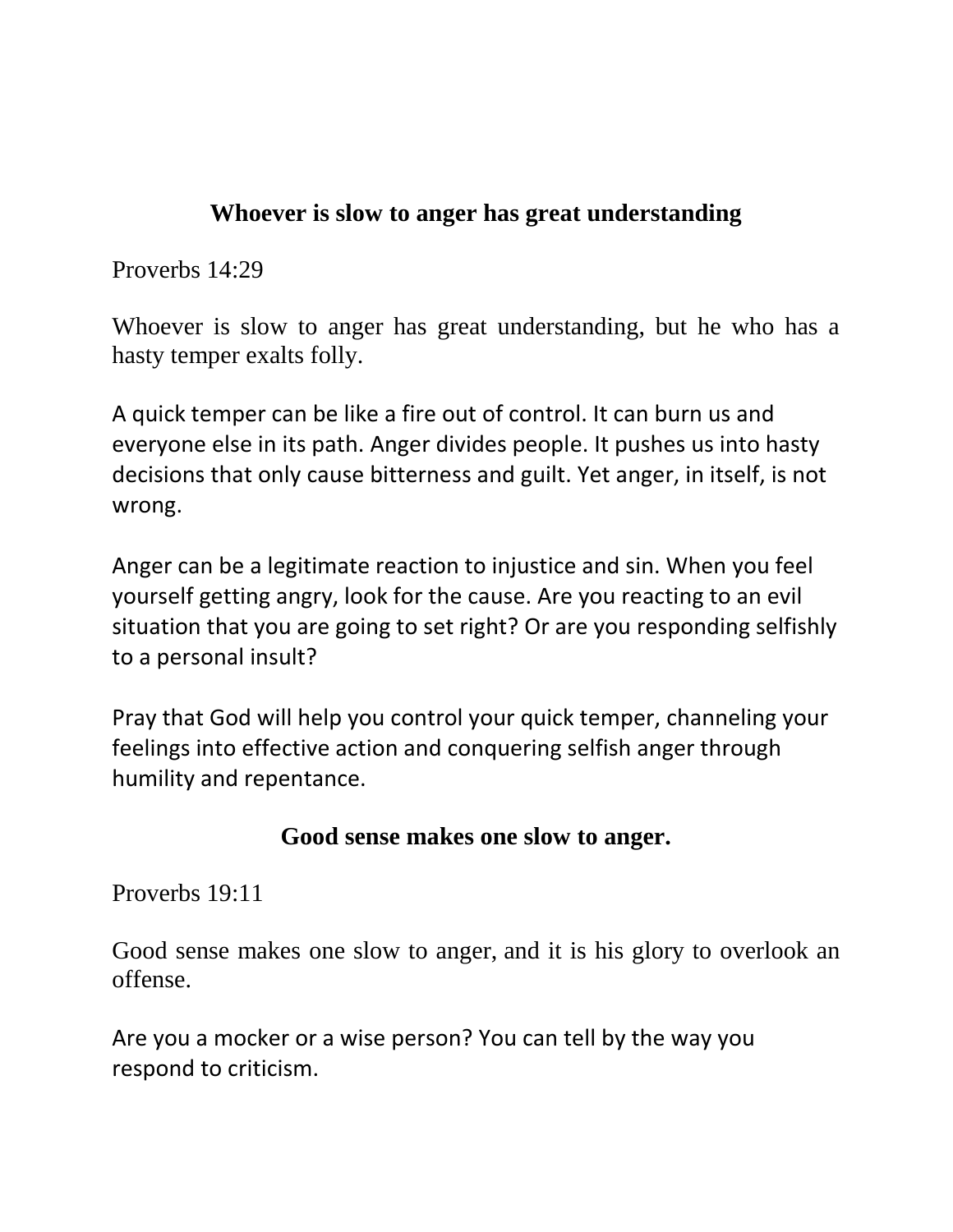Instead of tossing back a quick put-down or clever retort when rebuked, listen to what is being said. Learn from your critics; this is the path to wisdom.

Wisdom begins with knowing God. He gives insight into living because he created life. To know God is not just to know the facts about him, but to stand in awe of him and have a relationship with him.

Do you really want to be wise? Get to know God better and better. (See James 1:5, 2 Peter 1:2-4 for more on how to become wise.)

## **Be not quick in your spirit to become angry**.

Ecclesiastes 7:9

Be not quick in your spirit to become angry, for anger lodges in the bosom of fools.

To finish what we start takes hard work, wise guidance, self-discipline, and patience. Anyone with vision can start a big project. But vision without wisdom often results in unfinished projects and goals.

### **Let every person be quick to hear, slow to speak, slow to anger.**

James 1:19, 20

Know this, my beloved brothers: let every person be quick to hear, slow to speak, slow to anger; for the anger of man does not produce the righteousness of God.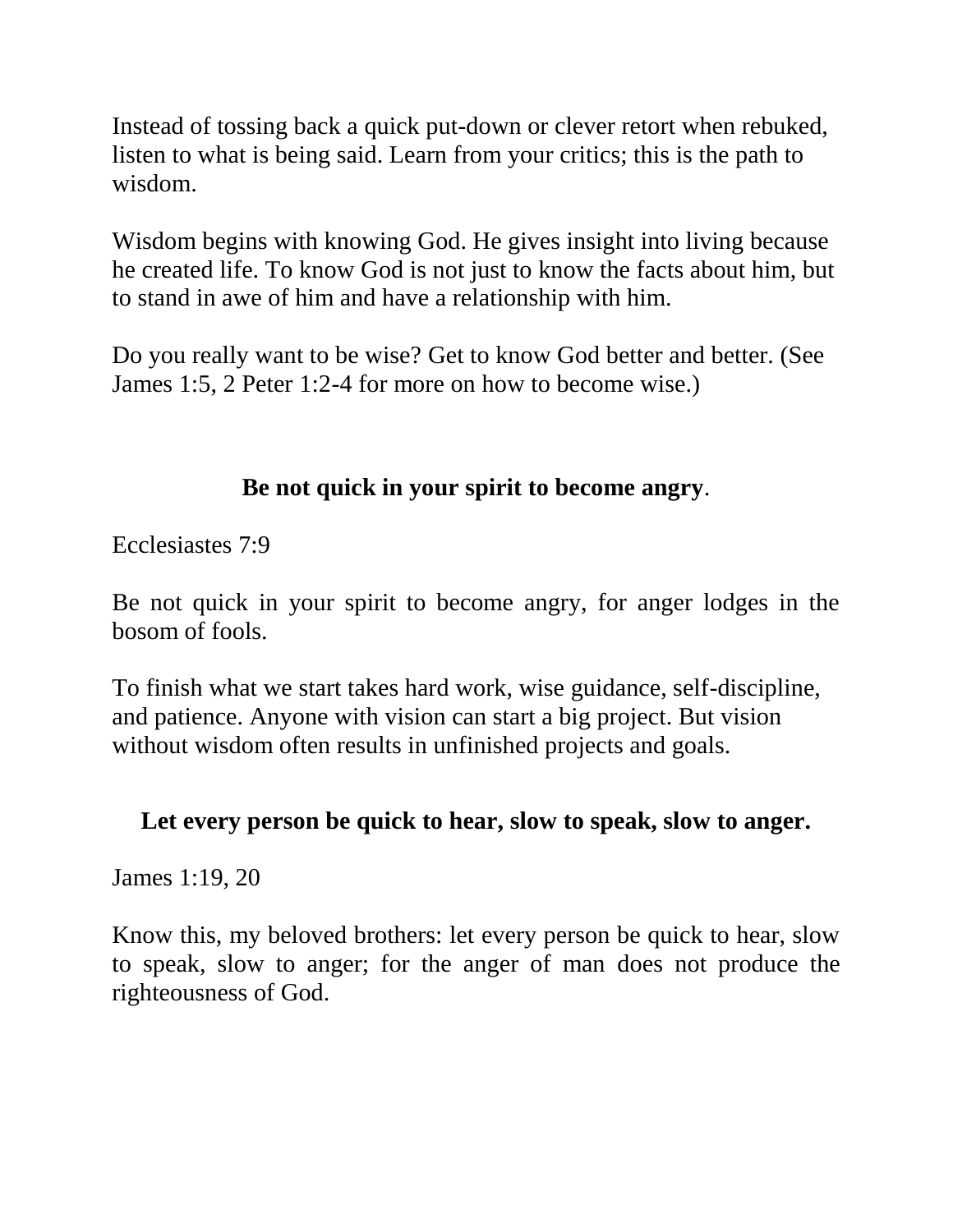When we talk too much and listen too little, we communicate to others that we think our ideas are much more important than theirs.

James wisely advises us to reverse this process. Put a mental stopwatch on your conversations and keep track of how much you talk and how much you listen.

When people talk with you, do they feel that their viewpoints and ideas have value?

These verses speak of anger that erupts when our egos are bruised—"*I* am hurt;" "*My* opinions are not being heard." When injustice and sin occur, we *should* become angry because others are being hurt.

But we should not become angry when we fail to win an argument or when we feel offended or neglected. Selfish anger never helps anybody.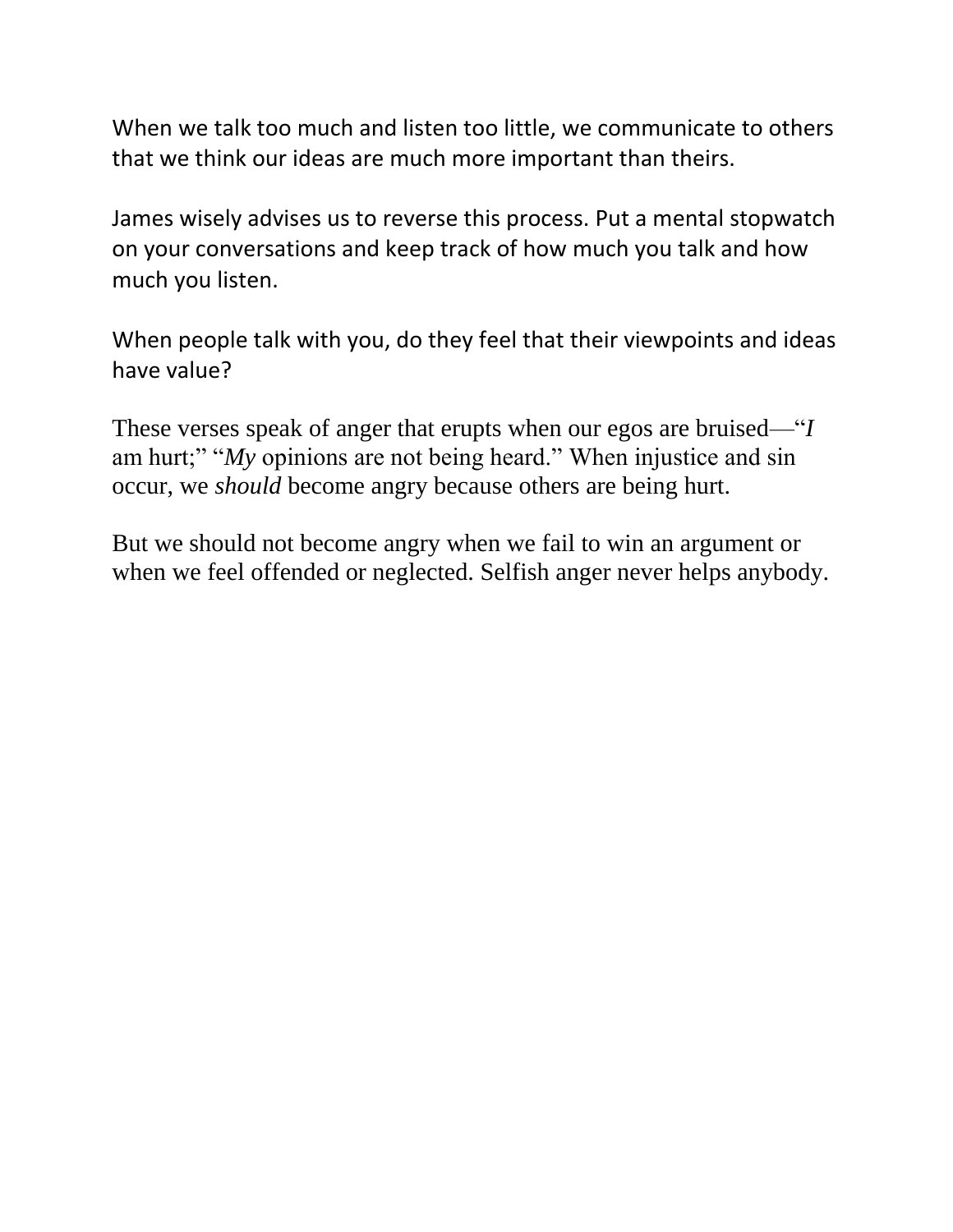# **Chapter 4**



**Put On Forgiveness and Loving Kindness**

Matthew 5:21-24

"You have heard that it was said to those of old, 'You shall not murder; and whoever murders will be liable to judgment.' But I say to you that everyone who is angry with his brother will be liable to judgment; whoever insults his brother will be liable to the council; and whoever says, 'You fool!' will be liable to the hell of fire.

So if you are offering your gift at the altar and there remember that your brother has something against you, leave your gift there before the altar and go. First be reconciled to your brother, and then come and offer your gift…" (Jesus' words)

When Jesus said, "But I tell you," he was not doing away with the law or adding his own beliefs. Rather, he was giving a fuller understanding of why God made that law in the first place.

For example, Moses said, "You shall not murder" (Exodus 20:13); Jesus taught that we should not even become angry enough to murder, for then we have already committed murder in our heart. The Pharisees read this law and, not having literally murdered anyone, felt righteous.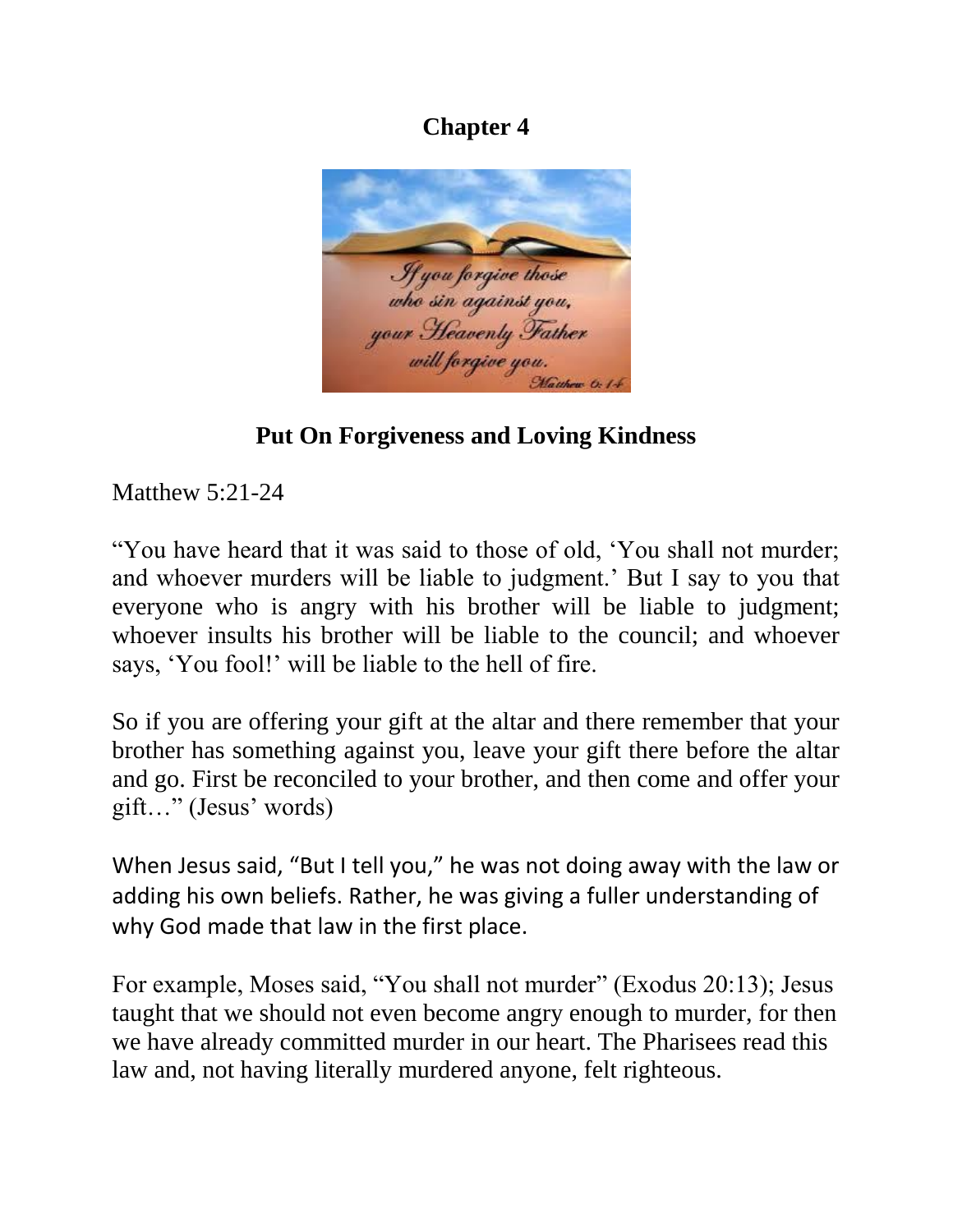Yet they were angry enough with Jesus that they would soon plot his death, though they would not do the dirty work themselves.

We miss the intent of God's Word when we read his rules for living without trying to understand why he made them. When do you keep God's rules but close your eyes to his intent?

Killing is a terrible sin, but *anger* is a great sin too because it also violates God's command to love. Anger in this case refers to a seething, brooding bitterness against someone.

It is a dangerous emotion that always threatens to leap out of control, leading to violence, emotional hurt, increased mental stress, and spiritual damage. Anger keeps us from developing a spirit pleasing to God.

Have you ever been proud that you didn't strike out and say what was really on your mind? Self-control is good, but Christ wants us to practice thought-control as well. Jesus said that we will be held accountable even for our attitudes.

Broken relationships can hinder our relationship with God. If we have a problem or grievance with a friend, we should resolve the problem as soon as possible. We are hypocrites if we claim to love God while we hate others. Our attitudes toward others reflect our relationship with God (1 John 4:20).

### **The works of the flesh are evident.**

Galatians 5:19-21

Now the works of the flesh are evident: sexual immorality, impurity, sensuality, idolatry, sorcery, enmity, strife, jealousy, fits of anger,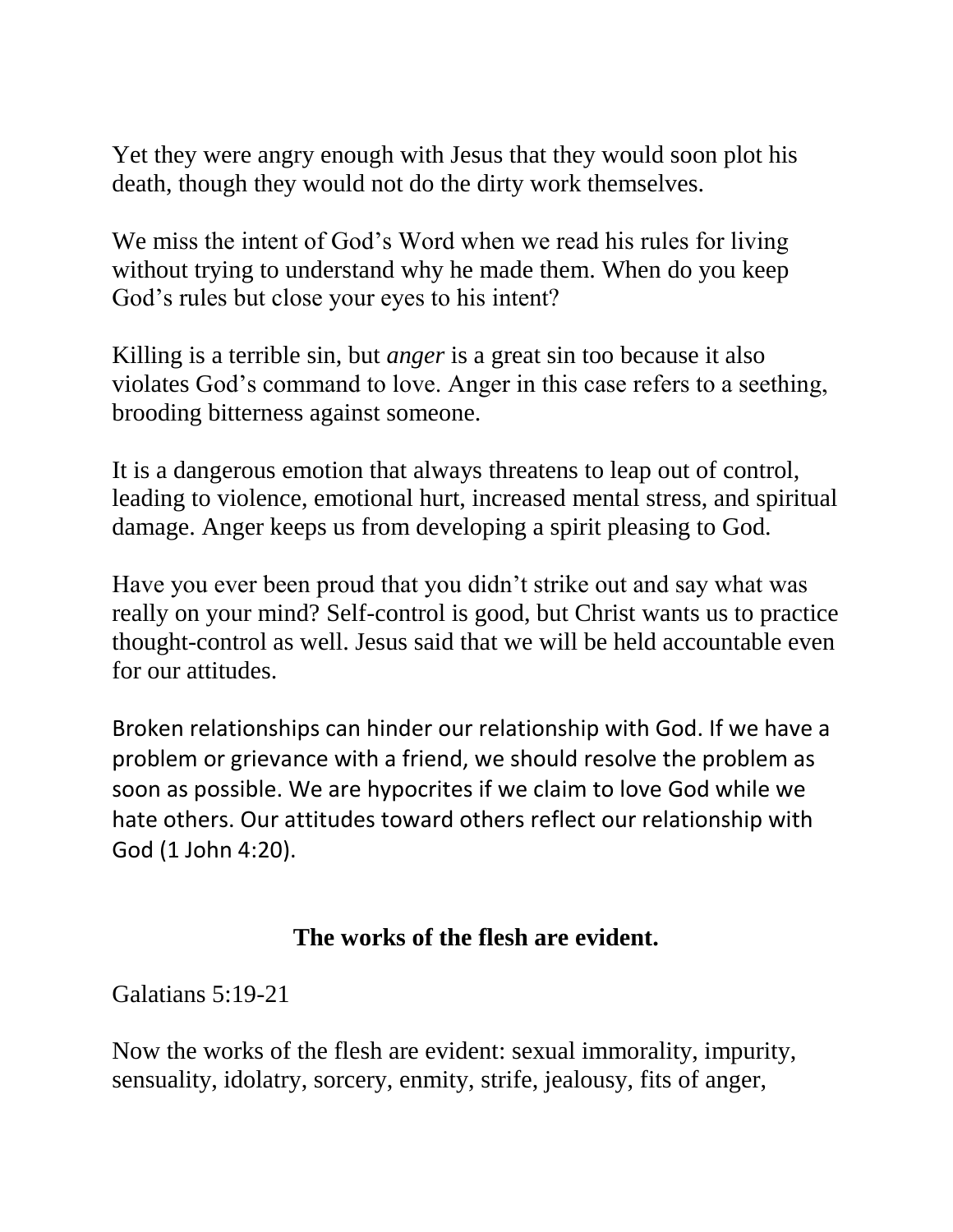rivalries, dissensions, divisions, envy, drunkenness, orgies, and things like these. I warn you, as I warned you before, that those who do such things will not inherit the kingdom of God.

We all have evil desires, and we can't ignore them. In order for us to follow the Holy Spirit's guidance, we must deal with them decisively (crucify them— Galatians 5:24).

These desires include obvious sins such as sexual immorality and witchcraft. They also include less obvious sins such as selfish ambition, hatred, and jealousy. Those who ignore such sins or refuse to deal with them reveal that they have not received the gift of the Spirit that leads to a transformed life.

# **Crucify the flesh with its passions and desires.**

Galatians 5:22-25

But the fruit of the Spirit is love, joy, peace, patience, kindness, goodness, faithfulness, gentleness, and self-control; against such things there is no law. And those who belong to Christ Jesus have crucified the flesh with its passions and desires. If we live by the Spirit, let us also walk by the Spirit.

The fruit of the Spirit is the spontaneous work of the Holy Spirit in us. The Spirit produces these character traits that are found in the nature of Christ.

They are the by-products of Christ's control—we can't obtain them by *trying* to get them without his help. If we want the fruit of the Spirit to grow in us, we must join our lives to his (see John 15:4-5).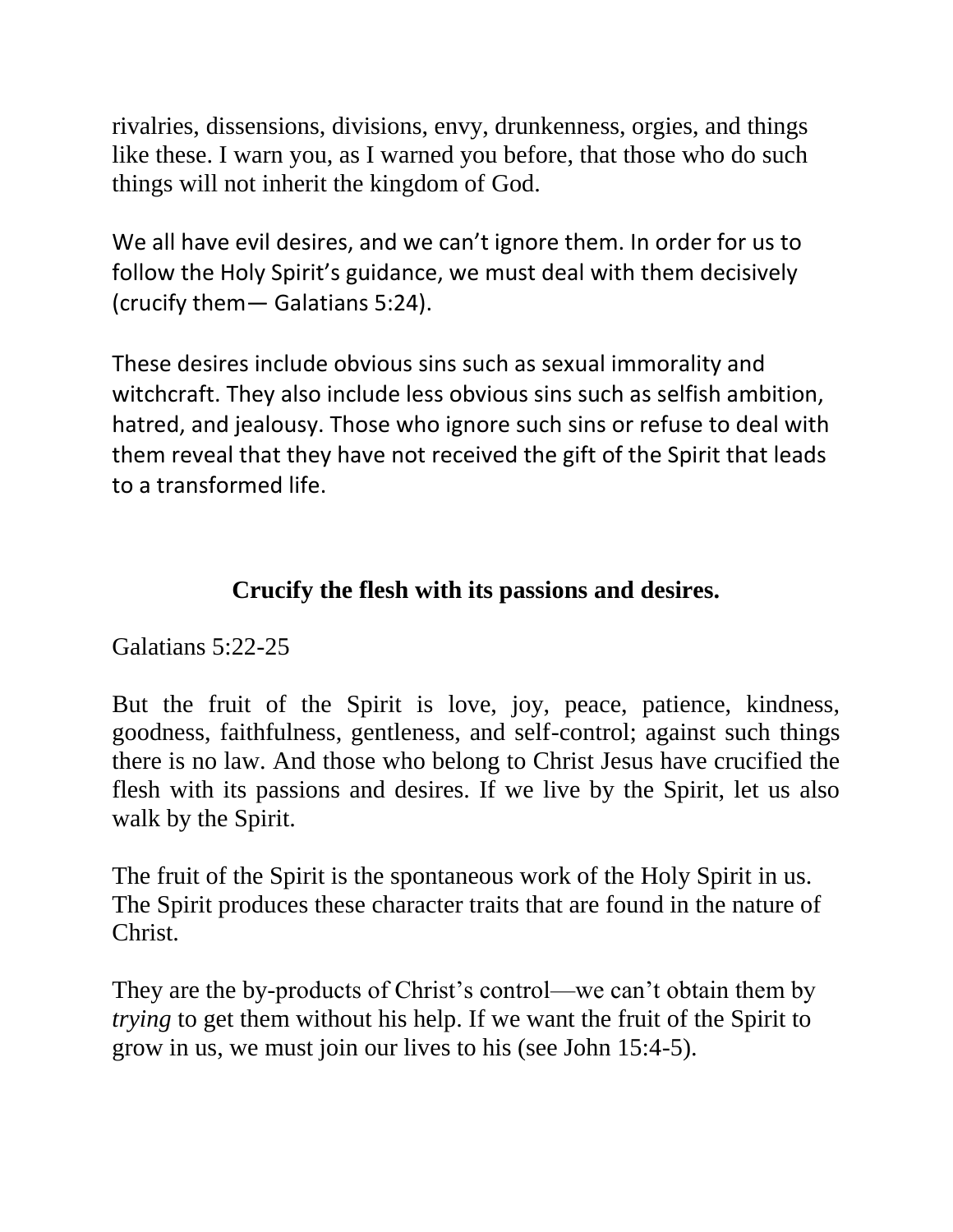We must know him, love him, remember him, and imitate him. As a result, we will fulfill the intended purpose of the law—to love God and our neighbors. Which of these qualities do you want the Spirit to produce in you?

Because the God who sent the law also sent the Spirit, the by-products of the Spirit-filled life are in perfect harmony with the intent of God's law. A person who exhibits the fruit of the Spirit fulfills the law far better than a person who observes the rituals but has little love in his or her heart.

In order to accept Christ as Savior, we need to turn from our sins and willingly nail our sinful nature to the cross. This doesn't mean, however, that we will never see traces of its evil desires again.

As Christians we still have the capacity to sin, but we have been set free from sin's power over us and no longer have to give in to it. We must daily commit our sinful tendencies to God's control, daily crucify them, and moment by moment draw on the Spirit's power to overcome them (see Galatians 2:20; Galatians 6:14).

God is interested in every part of our lives, not just the spiritual part. As we live by the Holy Spirit's power, we need to submit every aspect of our lives to God—emotional, physical, social, intellectual, vocational. Paul says that because we're saved, we should live like it! The Holy Spirit is the source of your new life, so keep in step with his leading. Don't let anything or anyone else determine your values and standards in any area of your life.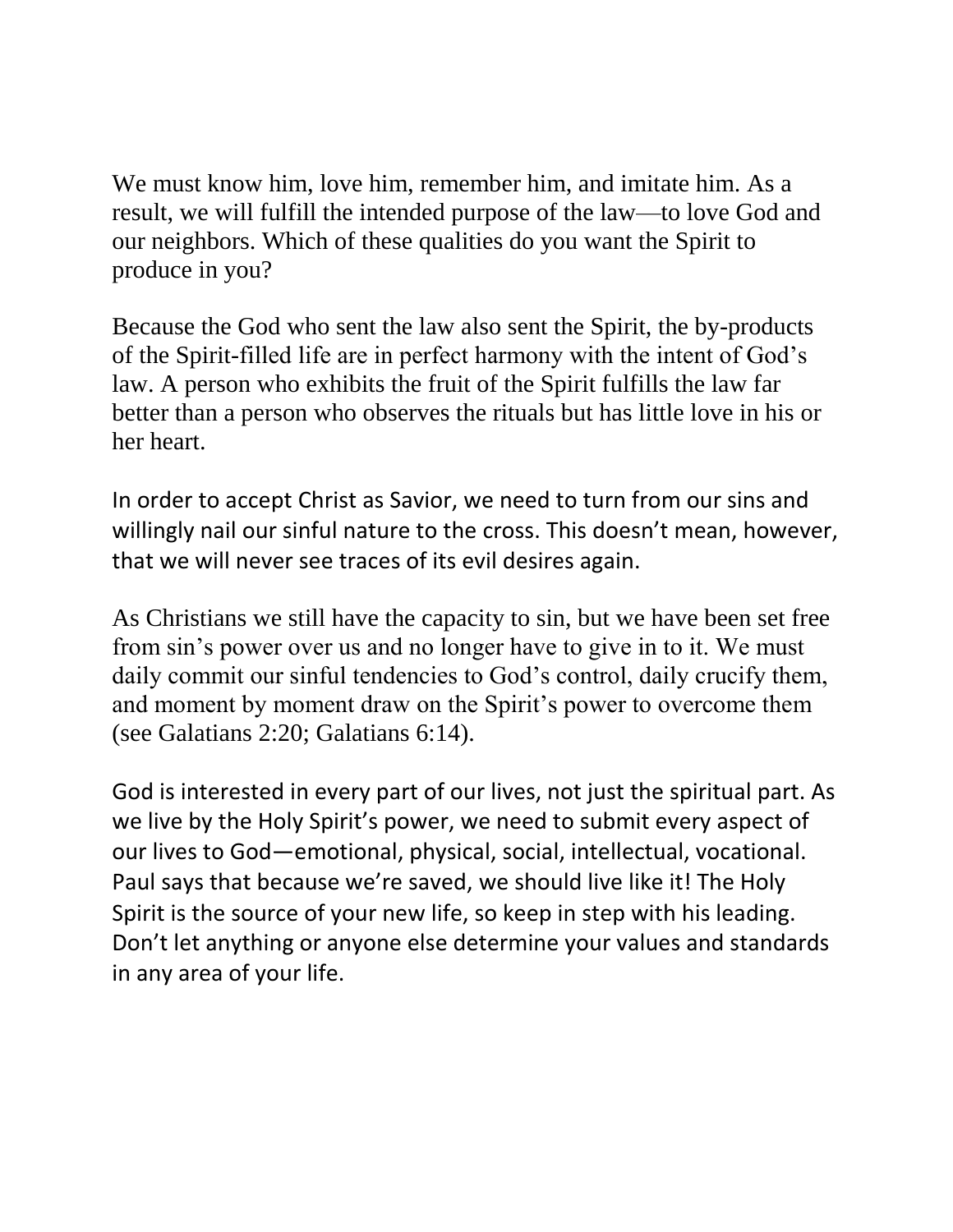### **Be angry and do not sin**

Ephesians 4:26-28

Be angry and do not sin; do not let the sun go down on your anger, and give no opportunity to the devil. Let the thief no longer steal, but rather let him labor, doing honest work with his own hands, so that he may have something to share with anyone in need.

The Bible doesn't tell us that we shouldn't feel angry, but it points out that it is important to handle our anger properly. If vented thoughtlessly, anger can hurt others and destroy relationships. If bottled up inside, it can cause us to become bitter and destroy us from within. Paul tells us to deal with our anger immediately in a way that builds relationships rather than destroys them.

If we nurse our anger, we will give Satan an opportunity to divide us. Are you angry with someone right now? What can you do to resolve your differences? Don't let the day end before you begin to work on mending your relationship.

We can grieve the Holy Spirit by the way we live. Paul warns us against unwholesome language, bitterness, improper use of anger, brawling, slander, and bad attitudes toward others. Instead of acting that way, we should be forgiving, just as God has forgiven us.

Are you grieving or pleasing God with your attitudes and actions? Act in love toward your brothers and sisters in Christ, just as God acted in love by sending his Son to die for your sins.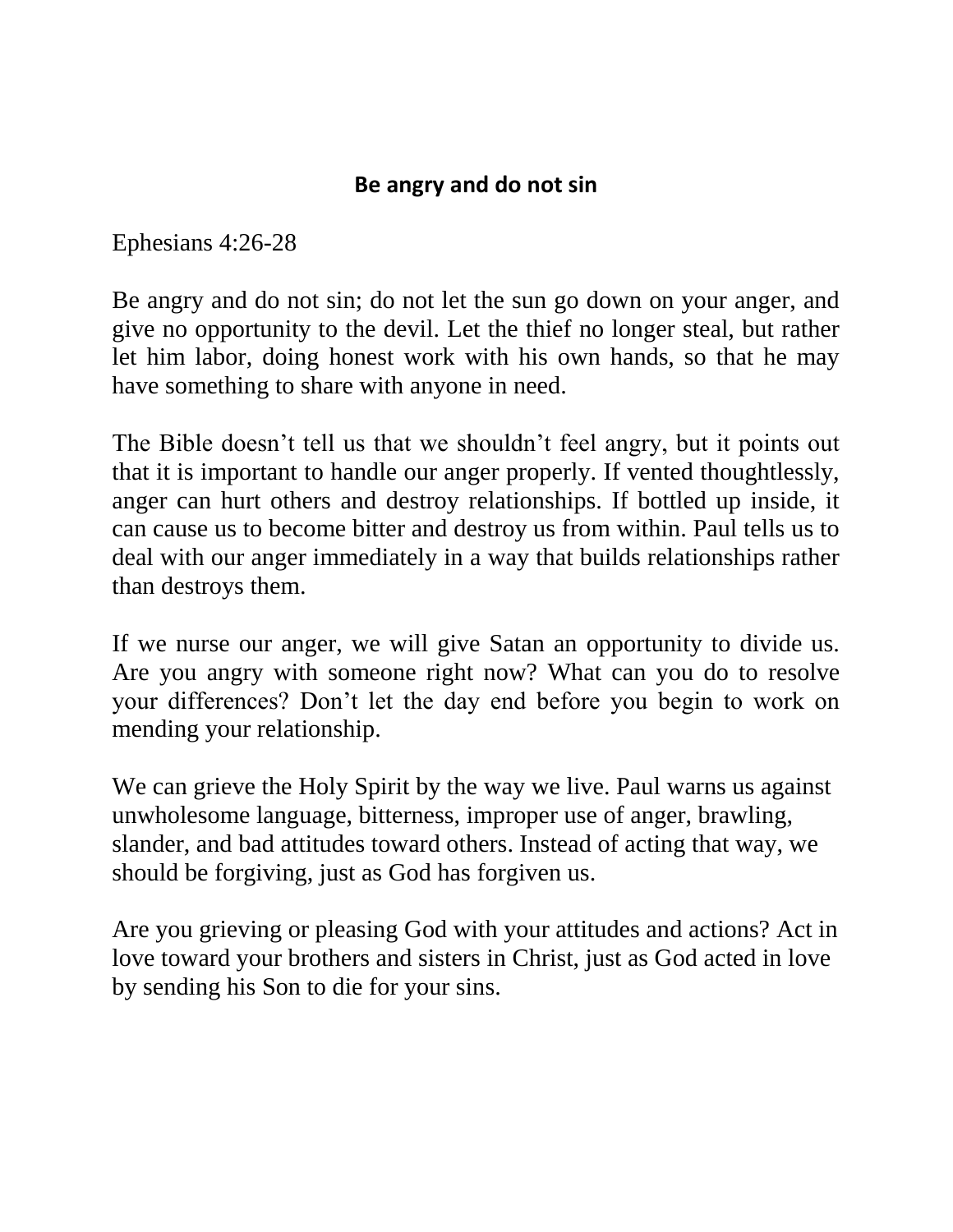### **Put them all away: anger, wrath, malice, slander, and obscene talk**

### Colossians 3:8, 12-13

But now you must put them all away: anger, wrath, malice, slander, and obscene talk from your mouth. Put on then, as God's chosen ones, holy and beloved, compassionate hearts, kindness, humility, meekness, and patience, bearing with one another and, if one has a complaint against another, forgiving each other; as the Lord has forgiven you, so you also must forgive.

We must rid ourselves of all evil practices and immorality. Then we can commit ourselves to what Christ teaches. Paul was appealing to the commitment the believers had made and urging them to remain true to their confession of faith. They were to rid themselves of the old life and "put on" the new way of living given by Christ and guided by the Holy Spirit. If you have made such a commitment to Christ, are you remaining true to it?

Paul offers a strategy to help us live for God day by day:

- (1) Imitate Christ's compassionate, forgiving attitude (Col. 3:12-13);
- (2) Let love guide your life (Col. 3:14);
- (3) Let the peace of Christ rule in your heart (Col. 3:15);
- (4) Always be thankful (Col. 3:15);
- (5) Keep God's Word in you at all times (Col. 3:16);
- (6) Live as Jesus Christ's representative (Col. 3:17).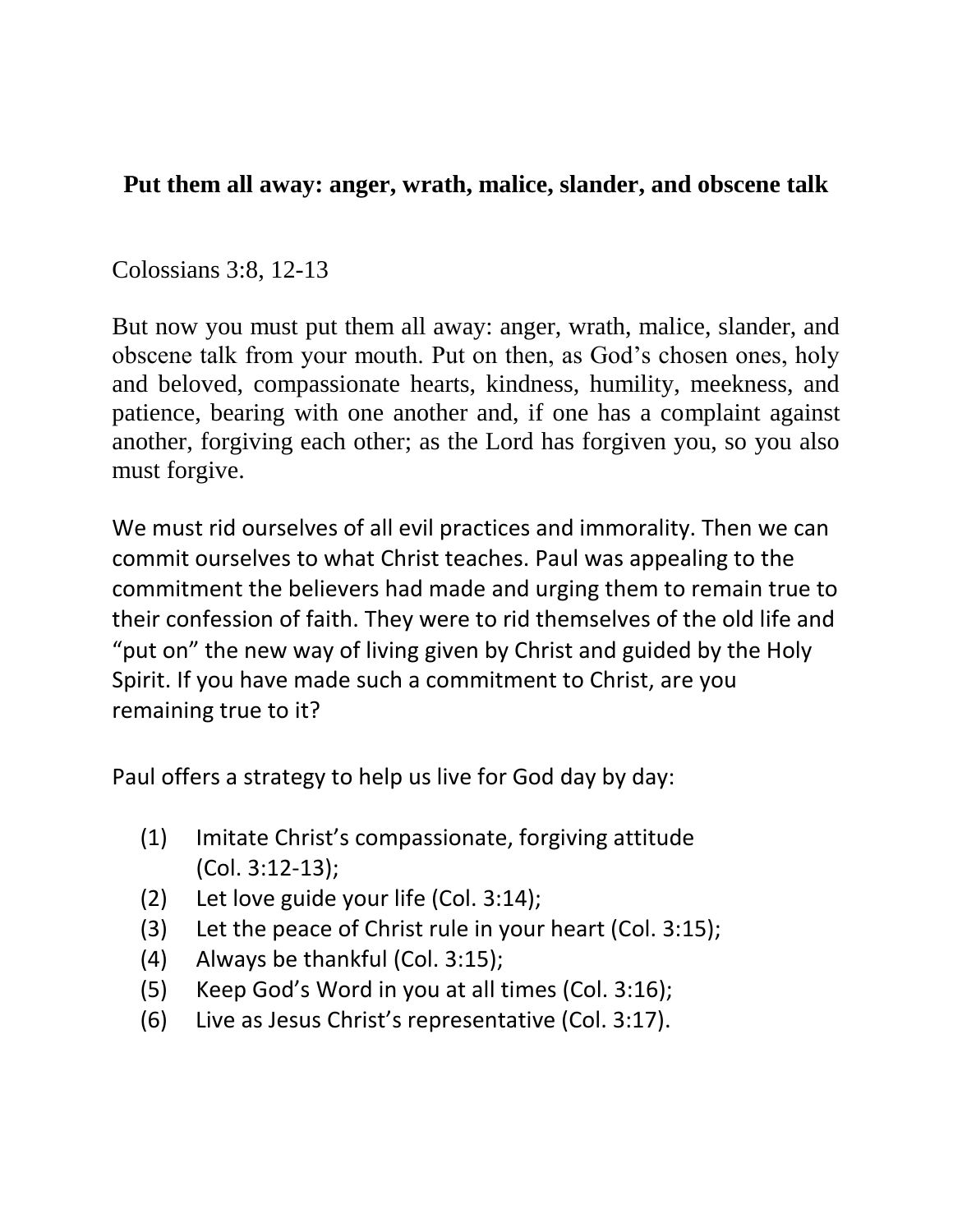# **Chapter 5**



**Examples of anger**

## **Cain became very angry**

[Genesis 4:5](http://bible.knowing-jesus.com/Genesis/4/5)

But for Cain and for his offering He had no regard so Cain became very angry and his countenance fell.

The Bible does not say why God rejected Cain's sacrifice. Perhaps Cain's attitude was improper, or perhaps his offering was not up to God's standards.

Proverbs 21:27 says, "The sacrifice of the wicked is detestable—how much more so when brought with evil intent!" God evaluates both our motives and the quality of what we offer him.

When we give to God and others, we should have a joyful heart because of what we are able to give. We should not worry about how much we are giving up, for all things are God's in the first place. Instead, we should joyfully give to God our best in time, money, possessions, and talents.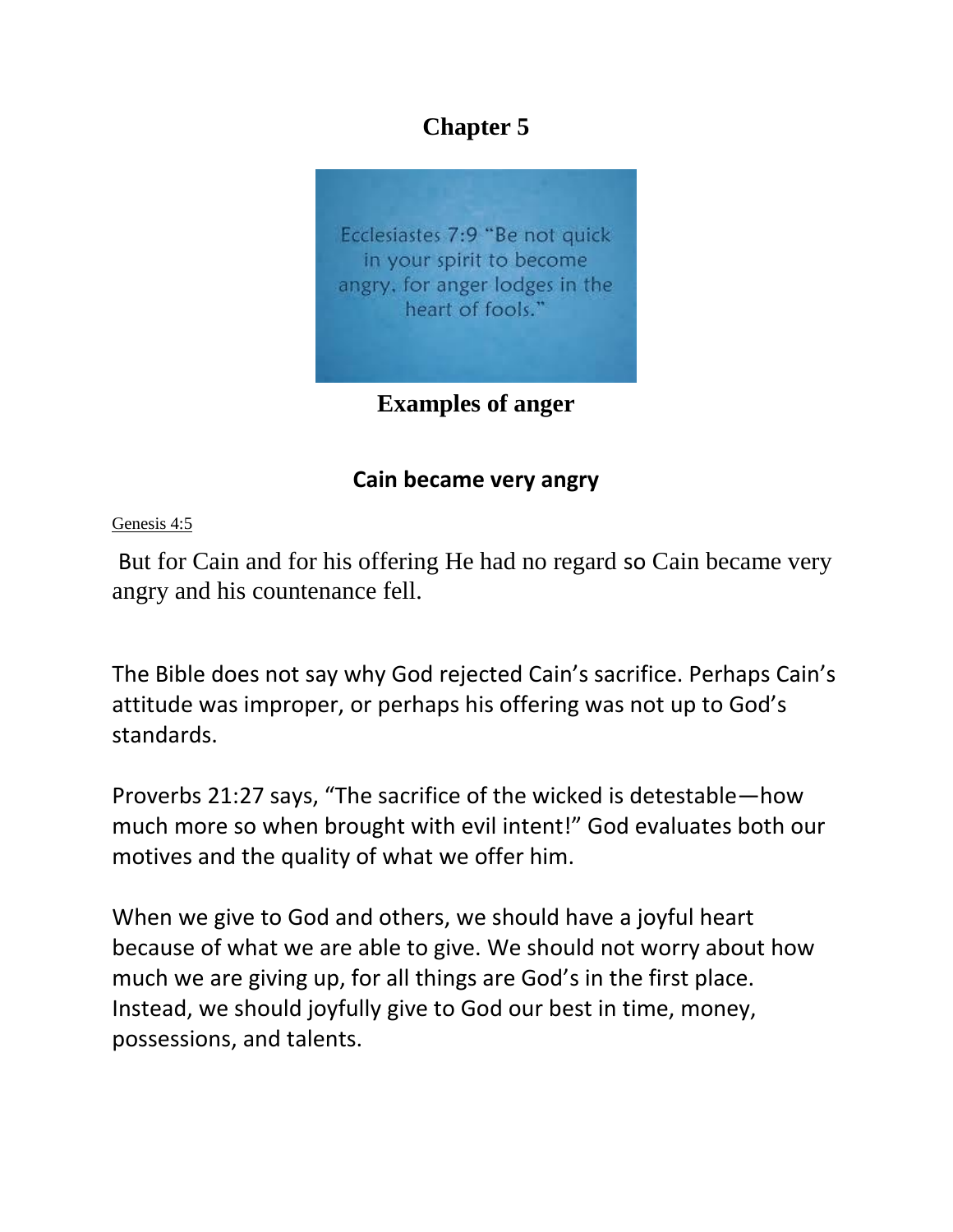### **Allow your brother's anger to subside.**

[Genesis 27:45](http://bible.knowing-jesus.com/Genesis/27/45)

Until your brother's anger against you subsides and he forgets what you did to him. Then I will send and get you from there. Why should I be bereaved of you both in one day?"

When Esau lost the valuable family blessing, his future suddenly changed. Reacting in anger, he decided to kill Jacob. When you lose something of great value, or if others conspire against you and succeed, anger is the first and most natural reaction. But you can control your feelings by

- (1) Recognizing your reaction for what it is,
- (2) Praying for strength, and
- (3) Asking God for help to see the opportunities that even your bad situation may provide.

### **Because of their anger, they slew men.**

#### [Genesis 49:5-7](http://bible.knowing-jesus.com/Genesis/49/5)

"Simeon and Levi are brothers; their swords are implements of violence."Let my soul not enter into their council; Let not my glory be united with their assembly; because in their anger they slew men, and in their self-will they lamed oxen.

"Cursed be their anger, for it is fierce; And their wrath, for it is cruel. I will disperse them in Jacob, and scatter them in Israel.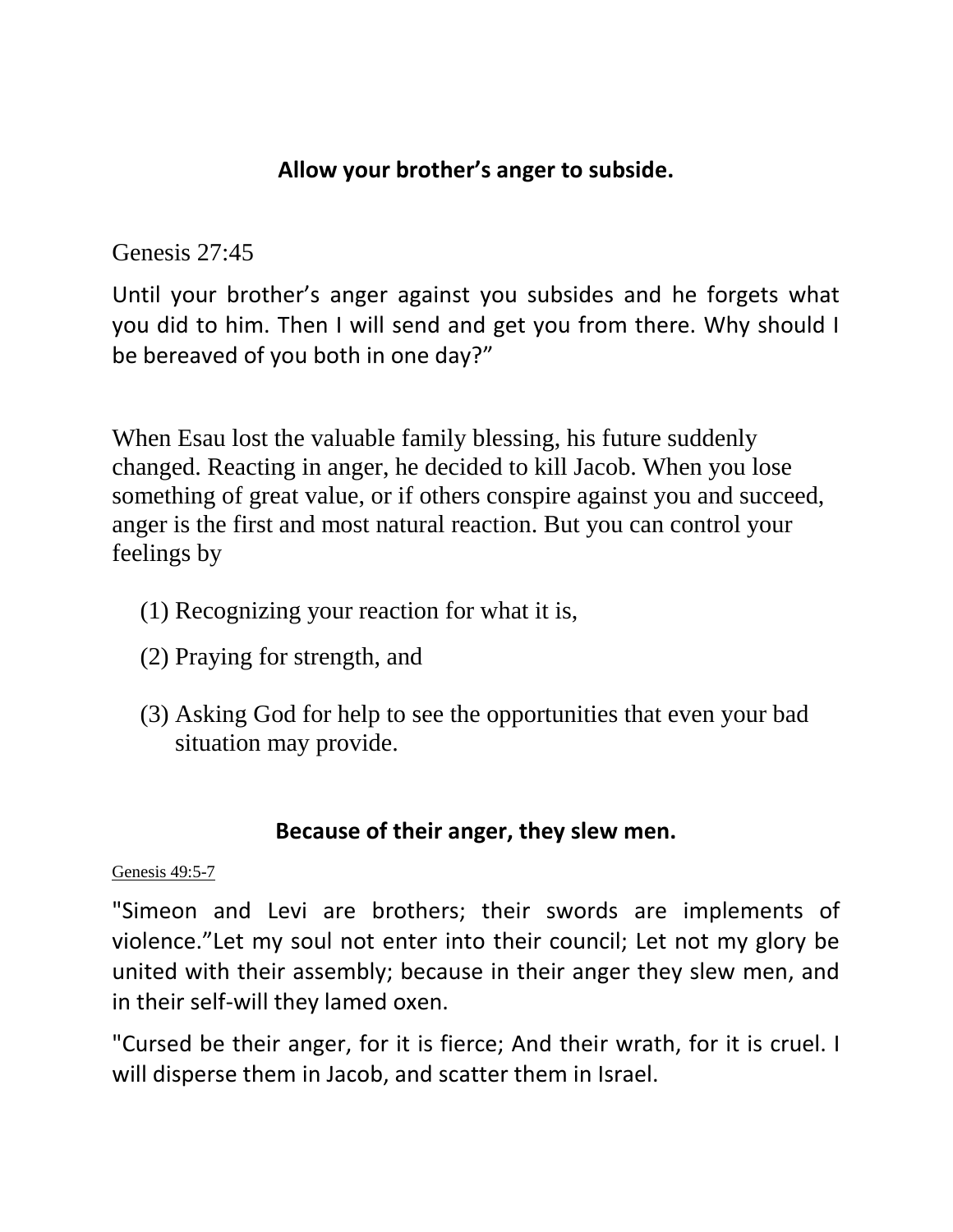The oldest son was supposed to receive a double inheritance, but Reuben lost his special honor. Unstable and untrustworthy, especially in his younger days, he had gone so far as to sleep with one of his father's concubines. Jacob could not give the birthright blessing to such a dishonorable son.

### **Moses was angry at complaining Israel**

Numbers 10:10

And Moses and Aaron gathered the assembly before the rock. And he said to them, "Listen now, you rebels; shall we bring forth water for you out of this rock?"

The two silver trumpets were used to coordinate the tribes as they moved through the desert. To keep so many people in tight formations required clear communication and control. Trumpet blasts also reminded Israel of God's protection over them.

## **Balaam was angry at his donkey**

#### [Numbers 22:27](http://bible.knowing-jesus.com/Numbers/22/27)

When the donkey saw the angel of the LORD, she lay down under Balaam; so Balaam was angry and struck the donkey with his stick.

Donkeys were all-purpose vehicles used for transportation, carrying loads, grinding grain, and plowing fields. They were usually highly dependable, which explains why Balaam became so angry when his donkey refused to move.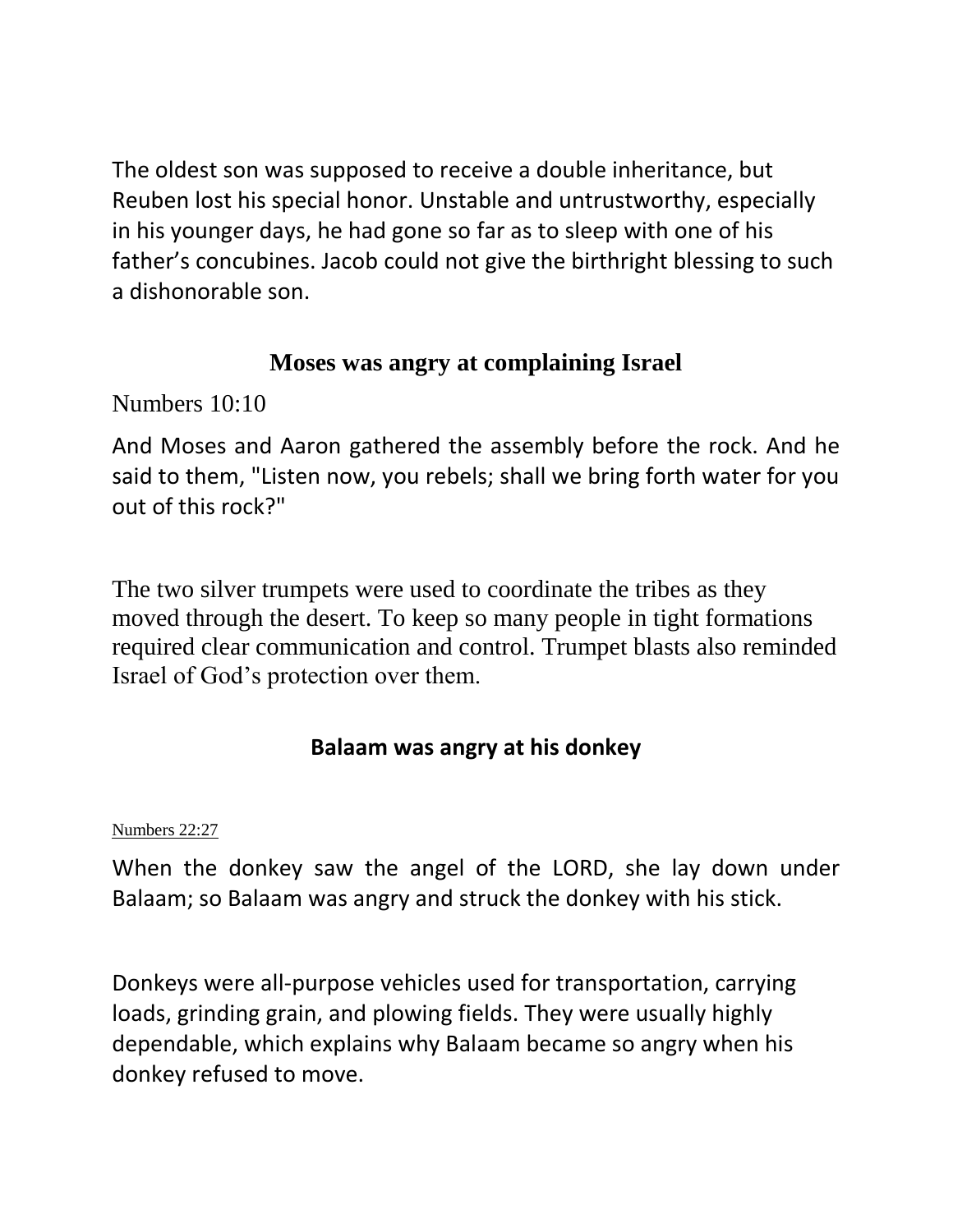## **Saul's anger burned against Jonathan.**

#### [1 Samuel 20:30](http://bible.knowing-jesus.com/1-Samuel/20/30)

Then Saul's anger burned against Jonathan and he said to him, "You son of a perverse, rebellious woman! Do I not know that you are choosing the son of Jesse to your own shame and to the shame of your mother's nakedness?

Saul was still trying to secure his throne for future generations even though he had already been told his dynasty would end with him (1 Samuel 13:13-14). Even worse, he was trying to do this by sinful human means, because he knew he would get no help from God.

Jonathan could have made a move to become the next king by killing his rival, but he bypassed this opportunity because of his love for both God and David (1 Samuel 23:16-18).

### **Ahab was sullen and vexed**

#### [1 Kings 21:4](http://bible.knowing-jesus.com/1-Kings/21/4)

So Ahab came into his house sullen and vexed because of the word which Naboth the Jezreelite had spoken to him; for he said, "I will not give you the inheritance of my fathers." And he lay down on his bed and turned away his face and ate no food.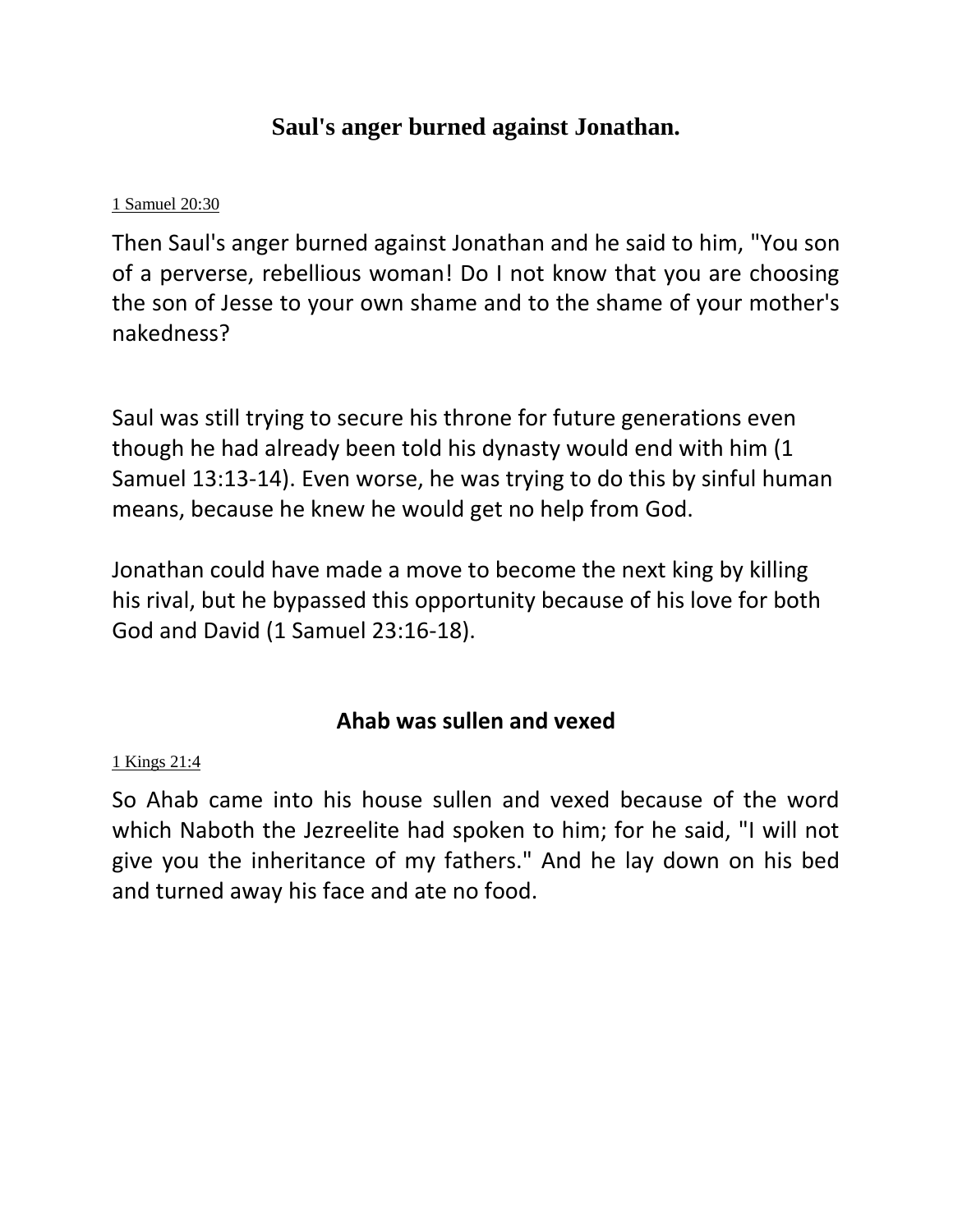After hearing God's judgment (1 Kings 20:42), Ahab went home to pout. Driven by anger and rebellion against God, he had a fit of rage when Naboth refused to sell his vineyard.

The same feelings that led him to a career of power grabbing drove him to resent Naboth. Rage turned to hatred and led to murder. Naboth, however, wanted to uphold God's laws: it was considered a duty to keep ancestral land in the family.

This incident shows the cruel interplay between Ahab and Jezebel, two of the most wicked leaders in Israel's history.

### **Naaman was furious**

[2 Kings 5:11](http://bible.knowing-jesus.com/2-Kings/5/11)

But Naaman was furious and went away and said, "Behold, I thought, 'He will surely come out to me and stand and call on the name of the LORD his God, and wave his hand over the place and cure the leper.'

Naaman, a great hero, was used to getting respect, and he was outraged when Elisha treated him like an ordinary person.

A proud man, he expected royal treatment. To wash in a great river would be one thing, but the Jordan was small and dirty. To wash in the Jordan, Naaman thought, was beneath a man of his position.

But Naaman had to humble himself and obey Elisha's commands in order to be healed.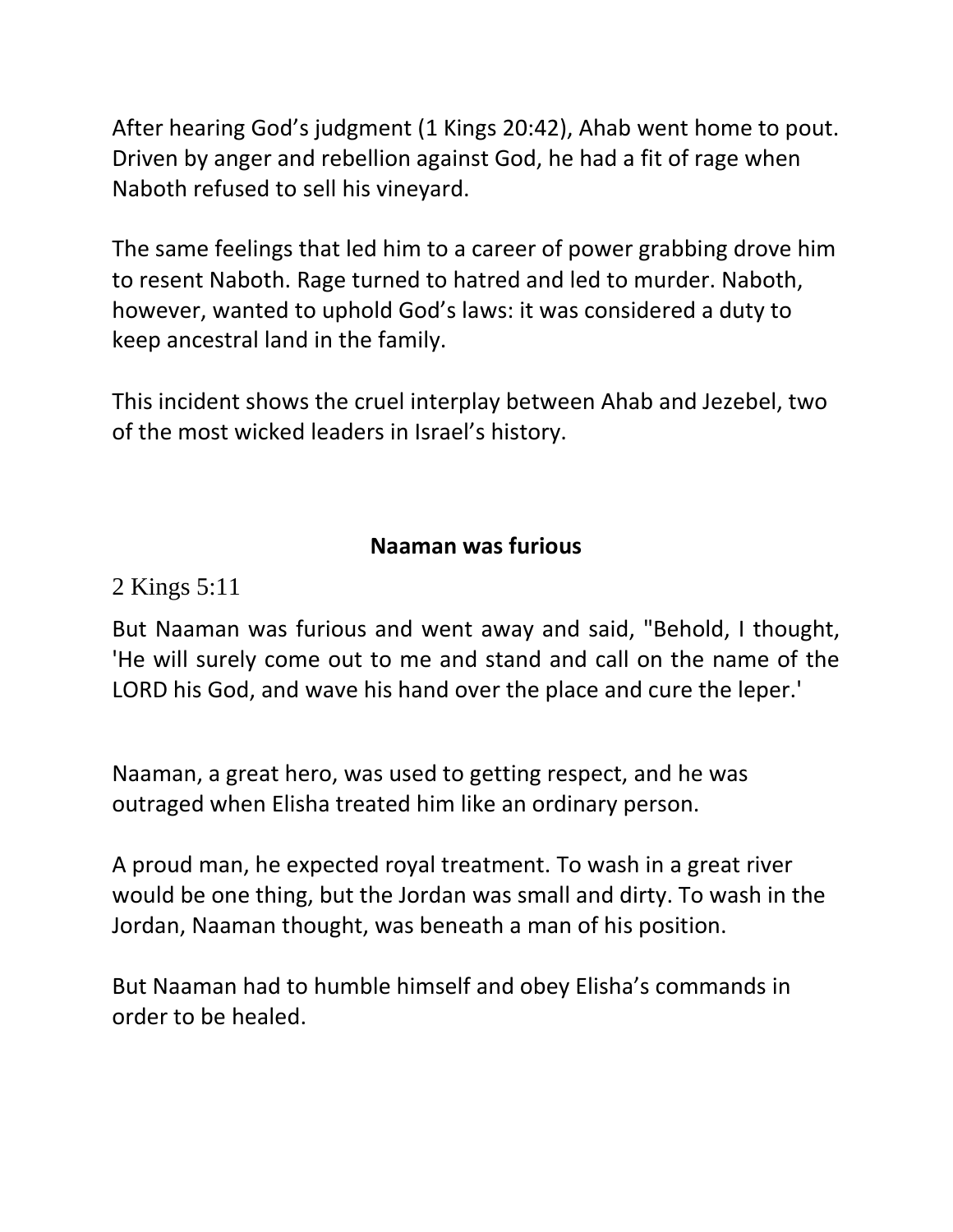Obedience to God begins with humility. We must believe that his way is better than our own. We may not always understand his ways of working, but by humbly obeying, we will receive his blessings. We must remember that

- (1) God's ways are best;
- (2) God wants our obedience more than anything else;
- (3) God can use anything to accomplish his purposes.

Naaman left in a rage because the cure for his disease seemed too simple. He was a hero, and he expected a heroic cure. Full of pride and self-will, he could not accept the simple cure of faith.

Sometimes people react to God's offer of forgiveness in the same way. Just to *believe* in Jesus Christ somehow doesn't seem significant enough to bring eternal life.

To obey God's commands doesn't seem heroic. What Naaman had to do to have his leprosy washed away is similar to what we must do to have our sin washed away—humbly accept God's mercy.

Don't let your reaction to the way of faith keep you from the cure you need the most.

### **Asa was angry with the seer.**

# [2 Chronicles 16:10](http://bible.knowing-jesus.com/2-Chronicles/16/10)

Then Asa was angry with the seer and put him in prison, for he was enraged at him for this. And Asa oppressed some of the people at the same time.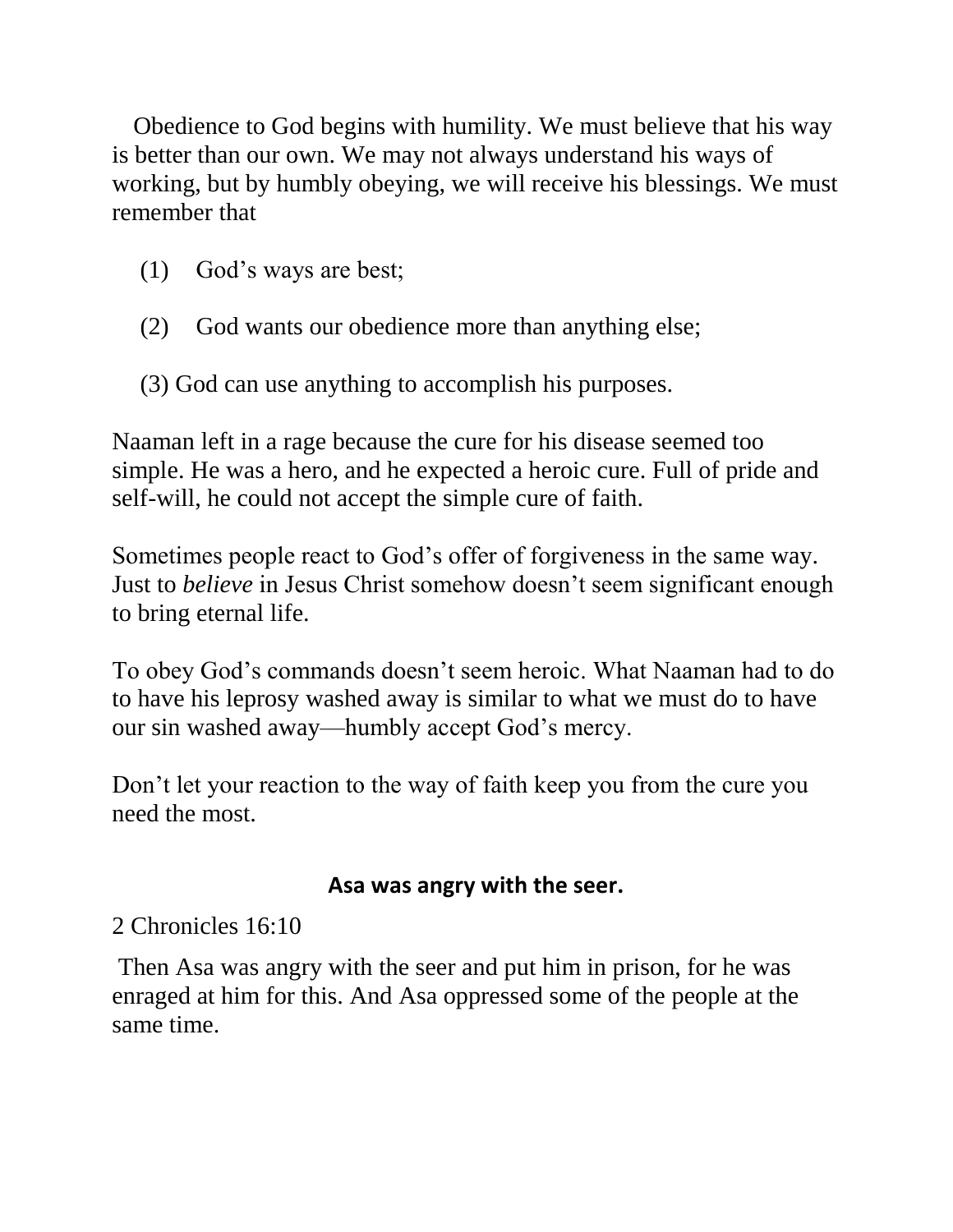Judah and Israel never learned! Although God had delivered them even when they were outnumbered (2 Chron. 13:3ff; 2 Chron. 14:9ff), they repeatedly sought help from pagan nations rather than from God.

That Asa sought help from Aram was evidence of national spiritual decline. With help from God alone, Asa had defeated the Cushites in open battle. But his confidence in God had slipped, and now he sought only a human solution to his problem.

When confronted by the prophet Hanani, Asa threw him in prison, revealing the true condition of his heart.

It is not sin to use human means to solve our problems, but it is sin to trust them more than God, to think they are better than God's ways, or to leave God completely out of the problem-solving process.

#### **Uzziah was enraged.**

### [2 Chronicles 26:19](http://bible.knowing-jesus.com/2-Chronicles/26/19)

But Uzziah, with a censer in his hand for burning incense, was enraged; and while he was enraged with the priests, the leprosy broke out on his forehead before the priests in the house of the LORD, beside the altar of incense.

When people have power, they often think they can live above the law. But even rulers are subject to God, as Uzziah discovered. No matter what your position in society, God expects you to honor, worship, and obey him.

For much of his life, Uzziah "did what was right in the eyes of the LORD" (2 Chron. 26:4). But Uzziah turned away from God, and he was struck with leprosy and remained leprous until his death.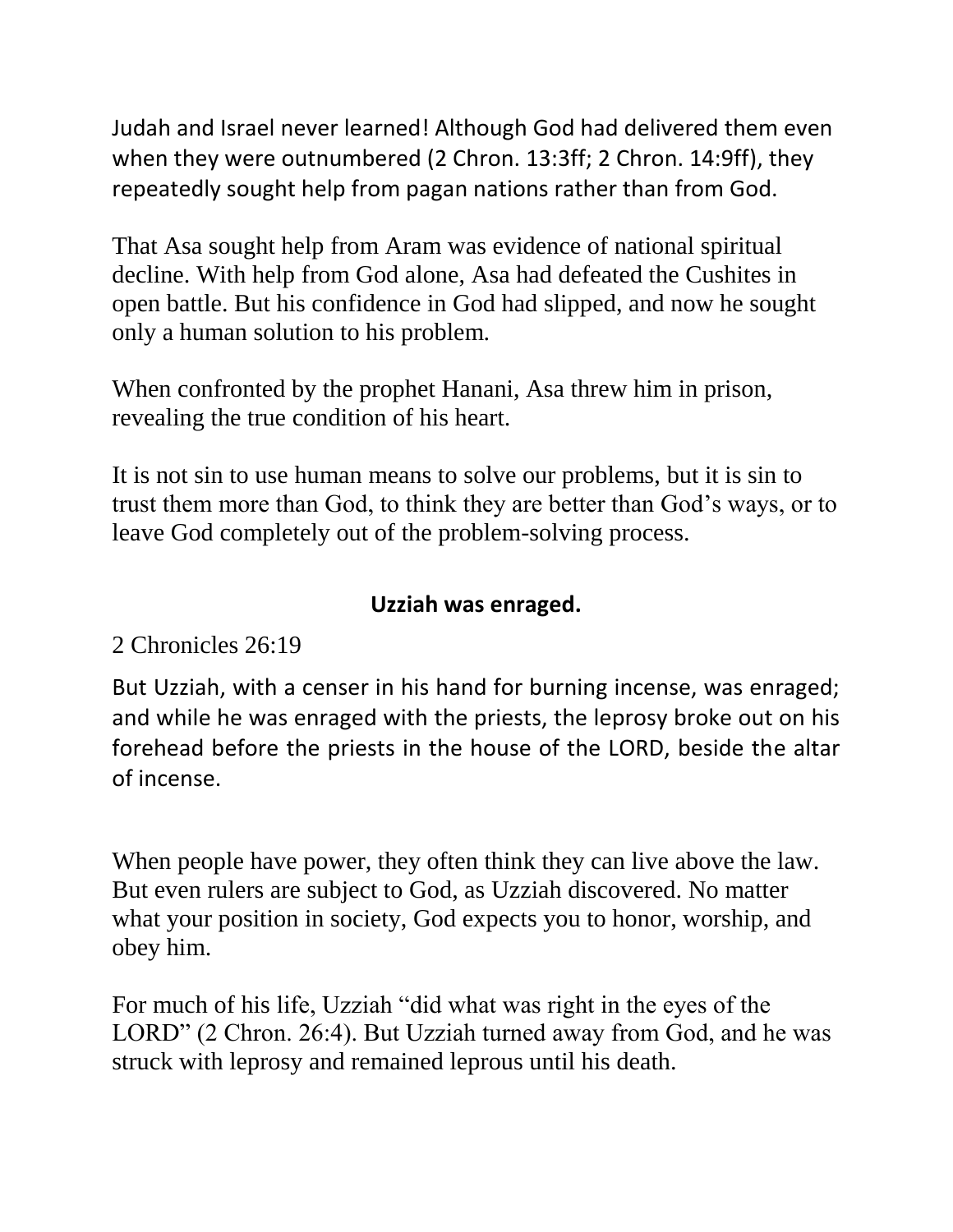He is remembered more for his arrogant act and subsequent punishment than for his great reforms. God requires lifelong obedience. Spurts of obedience are not enough. Only "he who stands firm to the end" will be rewarded (Mark 13:13). Be remembered for your consistent faith; otherwise you, too, may become more famous for your downfall than for your success.

#### **Haman was filled with rage**.

[Esther 3:5](http://bible.knowing-jesus.com/Esther/3/5)

When Haman saw that Mordecai neither bowed down nor paid homage to him, Haman was filled with rage.

Why did Haman want to destroy all Jews just because of one man's action?

- (1) Haman was an Agagite (Esther 3:1), a descendant of Agag, king of the Amalekites (1 Samuel 15:20). The Amalekites were ancient enemies of the Israelites (see Exodus 17:16; Deut. 25:17-19). Haman's hatred was directed not just at Mordecai, but at all the Jews.
- (2) As second-in-command in the Persian empire (Esther 3:1), Haman loved his power and authority and the reverence shown him.

The Jews, however, looked to God as their final authority, not to any man. Haman realized that the only way to fulfill his self-centered desires was to kill all those who disregarded his authority. His quest for personal power and his hatred of the Jewish race consumed him.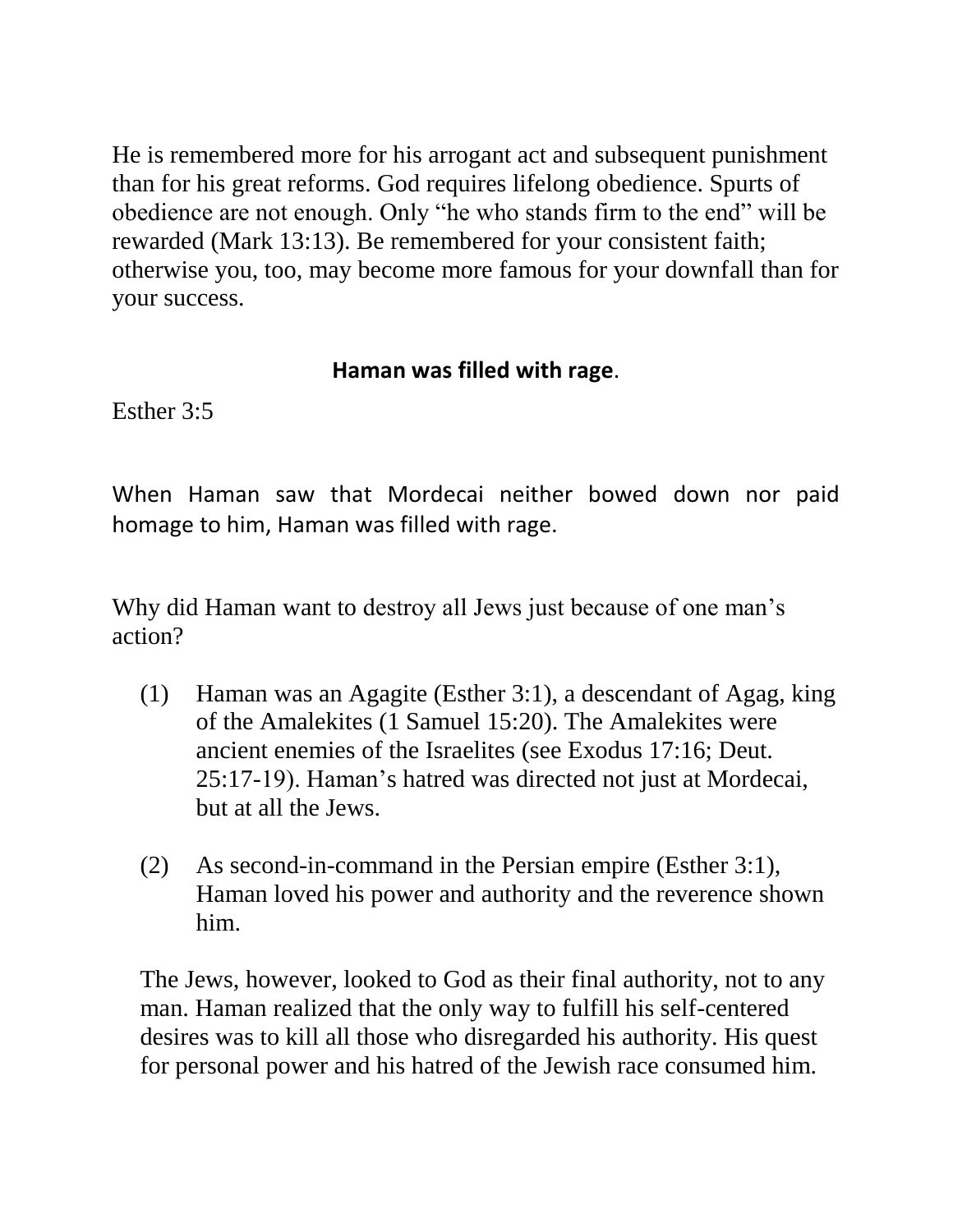Haman enjoyed the power and prestige of his position, and he was enraged when Mordecai did not respond with the expected reverential bow.

Haman's anger was not directed just toward Mordecai, but toward what Mordecai stood for—the Jews' dedication to God as the only authority worthy of reverence.

Haman's attitude was prejudiced: he hated a group of people because of a difference in belief or culture.

Prejudice grows out of personal pride—considering oneself better than others. In the end, Haman was punished for his arrogant attitude (Esther 7:9-10).

God will harshly judge those who are prejudiced or whose pride causes them to look down on others.

## **Nebuchadnezzar in rage and anger gave orders.**

[Daniel 3:13](http://bible.knowing-jesus.com/Daniel/3/13)

Then Nebuchadnezzar in rage and anger gave orders to bring Shadrach, Meshach and Abed-nego; then these men were brought before the king.

We don't know if other Jews refused to fall down and worship the image, but these three were singled out as public examples. Why didn't the three men just bow to the image and tell God that they didn't mean it? They had determined never to worship another god, and they courageously took their stand.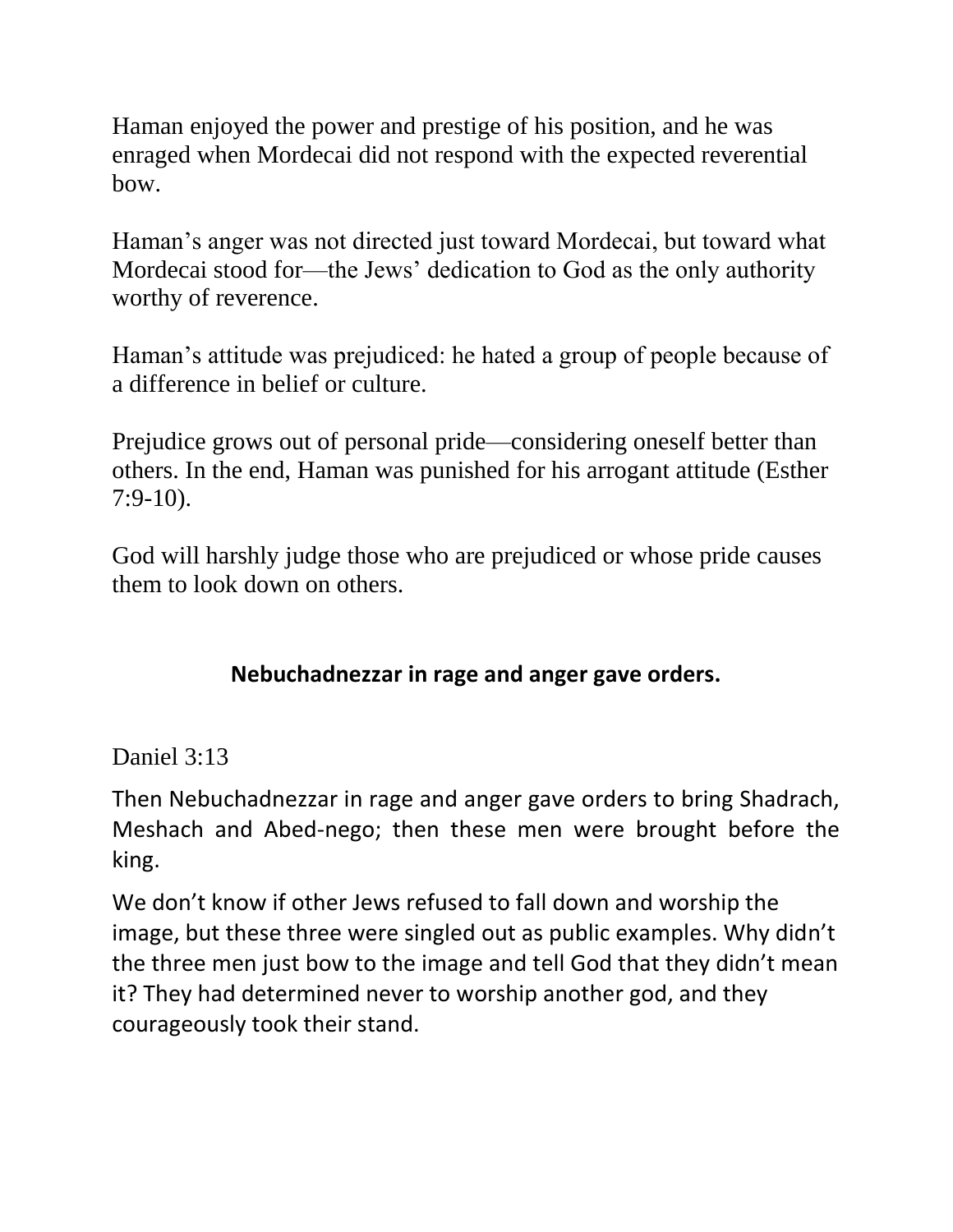As a result, they were condemned and led away to be executed. The men did not know whether they would be delivered from the fire; all they knew was that they would not fall down and worship an idol.

Are you ready to take a stand for God no matter what? When you stand for God, you will stand out. It may be painful, and it may not always have a happy ending. Be prepared to say, "If he rescues me, or if he doesn't, I will serve only God."

Nebuchadnezzar had lost control. How could anyone dare to disobey his commands? As the supreme ruler of Babylonia, he expected absolute obedience. But his pride had caused him to go beyond his own authority. His demands were unjust and his reactions extreme. If you find yourself angered when people don't follow your directions, ask yourself, "Why am I reacting?" Your ego may be overly involved with your authority.

### **Jonah was angry.**

[Jonah 4:4](http://bible.knowing-jesus.com/Jonah/4/4)

The LORD said, "Do you have good reason to be angry?"

Jonah had run from the job of delivering God's message of destruction to Nineveh (Jonah 1:2-3); then he wanted to die because the destruction wouldn't happen.

How quickly Jonah had forgotten God's mercy for him when he was in the fish (Jonah 2:9-10). Jonah was happy when God saved him, but angry when Nineveh was saved.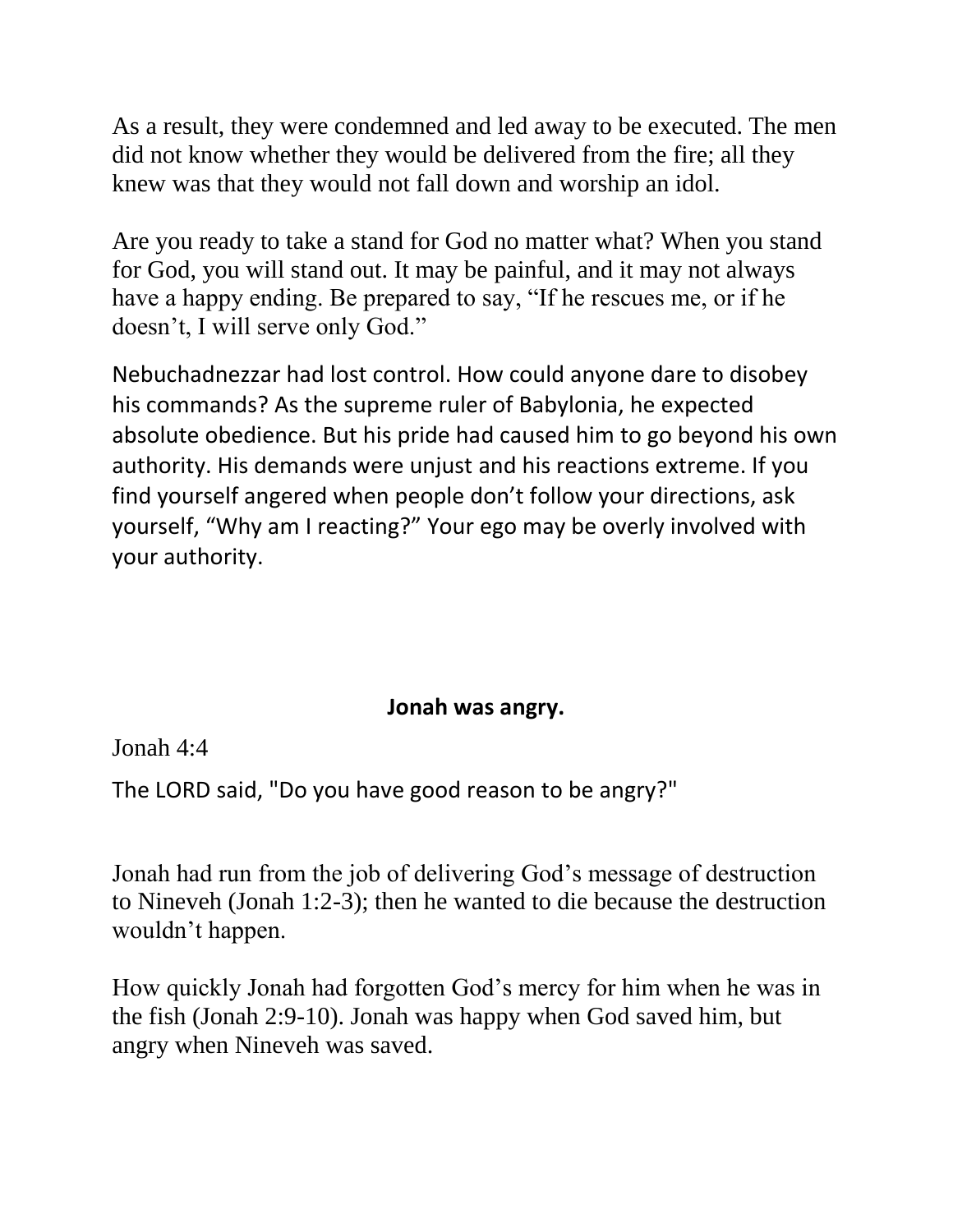But Jonah was learning a valuable lesson about God's mercy and forgiveness. God's forgiveness was not only for Jonah or for Israel alone; it extends to all who repent and believe.

Jonah may have been more concerned about his own reputation than God's. He knew that if the people repented, none of his warnings to Nineveh would come true. This would embarrass him, although it would give glory to God. Are you more interested in getting glory for God or for yourself?

God ministered tenderly to Jonah just as he had done to Nineveh and to Israel, and just as he does to us. God could have destroyed Jonah for his defiant anger, but instead he gently taught him a lesson. If we will obey God's will, he will lead us. His harsh judgment is reserved for those who persist in rebellion.

Jonah was angry at the withering of the vine, but not over what could have happened to Nineveh. Most of us have cried at the death of a pet or when an object with sentimental value is broken, but have we cried over the fact that a friend does not know God?

How easy it is to be more sensitive to our own interests than to the spiritual needs of people around us.

Sometimes people wish that judgment and destruction would come upon sinful people whose wickedness seems to demand immediate punishment. But God is more merciful than we can imagine.

God feels compassion for the sinners we want judged, and he devises plans to bring them to himself. What is your attitude toward those who are especially wicked? Do you want them destroyed? Or do you wish that they could experience God's mercy and forgiveness?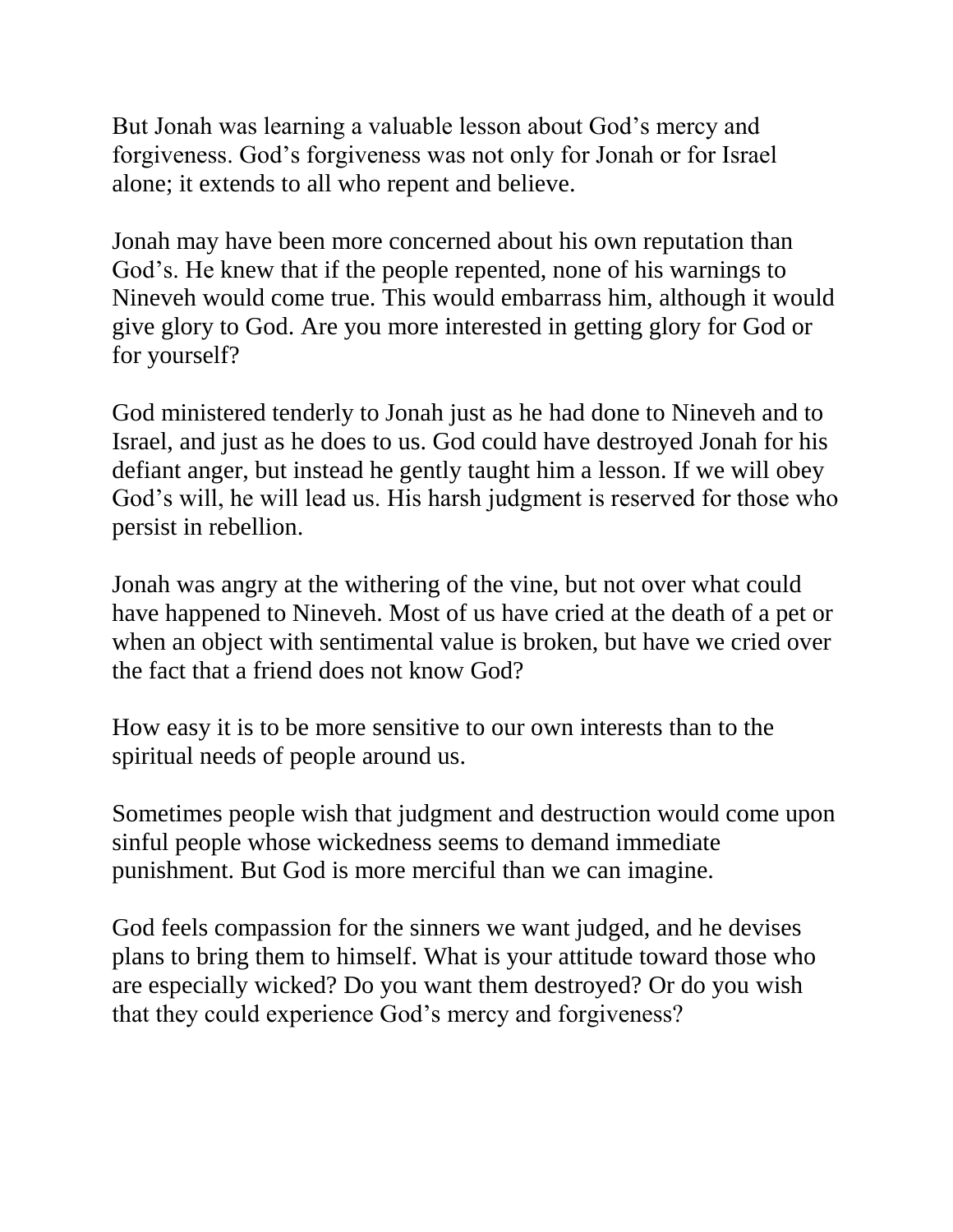God spared the sailors when they pleaded for mercy. God saved Jonah when he prayed from inside the fish. God saved the people of Nineveh when they responded to Jonah's preaching.

God answers the prayers of those who call upon him. God will always work his will, and he desires that all come to him, trust in him, and be saved.

We can be saved if we heed God's warnings to us through his Word. If we respond in obedience, God will be gracious, and we will receive his mercy, not his punishment.

## **The people in the synagogue were filled with rage.**

Luke  $4:28$ 

And all the people in the synagogue were filled with rage as they heard these things;

Jesus' remarks filled the people of Nazareth with rage because he was saying that God sometimes chose to reach Gentiles rather than Jews. Jesus implied that his hearers were as unbelieving as the citizens of the northern kingdom of Israel in the days of Elijah and Elisha, a time notorious for its great wickedness.

### **The high priest was filled with jealousy**

#### [Acts 5:17](http://bible.knowing-jesus.com/Acts/5/17)

But the high priest rose up, along with all his associates (that is the sect of the Sadducees), and they were filled with jealousy.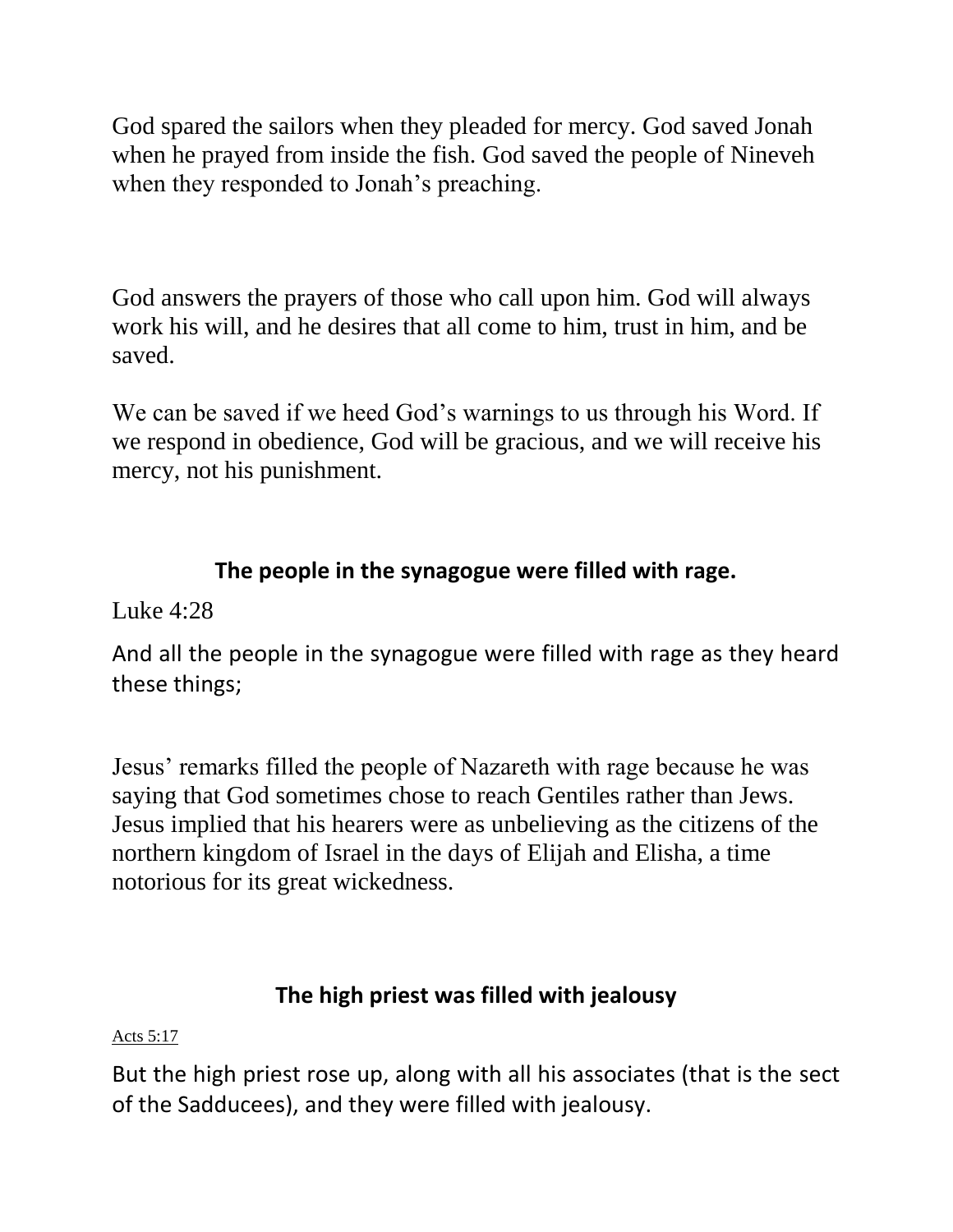The religious leaders were jealous—Peter and the apostles were already commanding more respect than they had ever received.

The difference, however, was that the religious leaders demanded respect and reverence for themselves; the apostles' goal was to bring respect and reverence to God. The apostles were respected not because they demanded it, but because they deserved it.

The apostles experienced power to do miracles, great boldness in preaching, and God's presence in their lives, yet they were not free from hatred and persecution.

They were arrested, put in jail, beaten, and slandered by community leaders. Faith in God does not make troubles disappear; it makes troubles appear less frightening because it puts them in the right perspective.

Don't expect everyone to react favorably when you share something as dynamic as your faith in Christ. Some will be jealous, afraid, or threatened.

Expect some negative reactions, and remember that you must be more concerned about serving God than about the reactions of people (see Acts 5:29).

### **They were cut to the quick.**

#### [Acts 7:54](http://bible.knowing-jesus.com/Acts/7/54)

Now when they heard this, they were cut to the quick, and they began gnashing their teeth at him.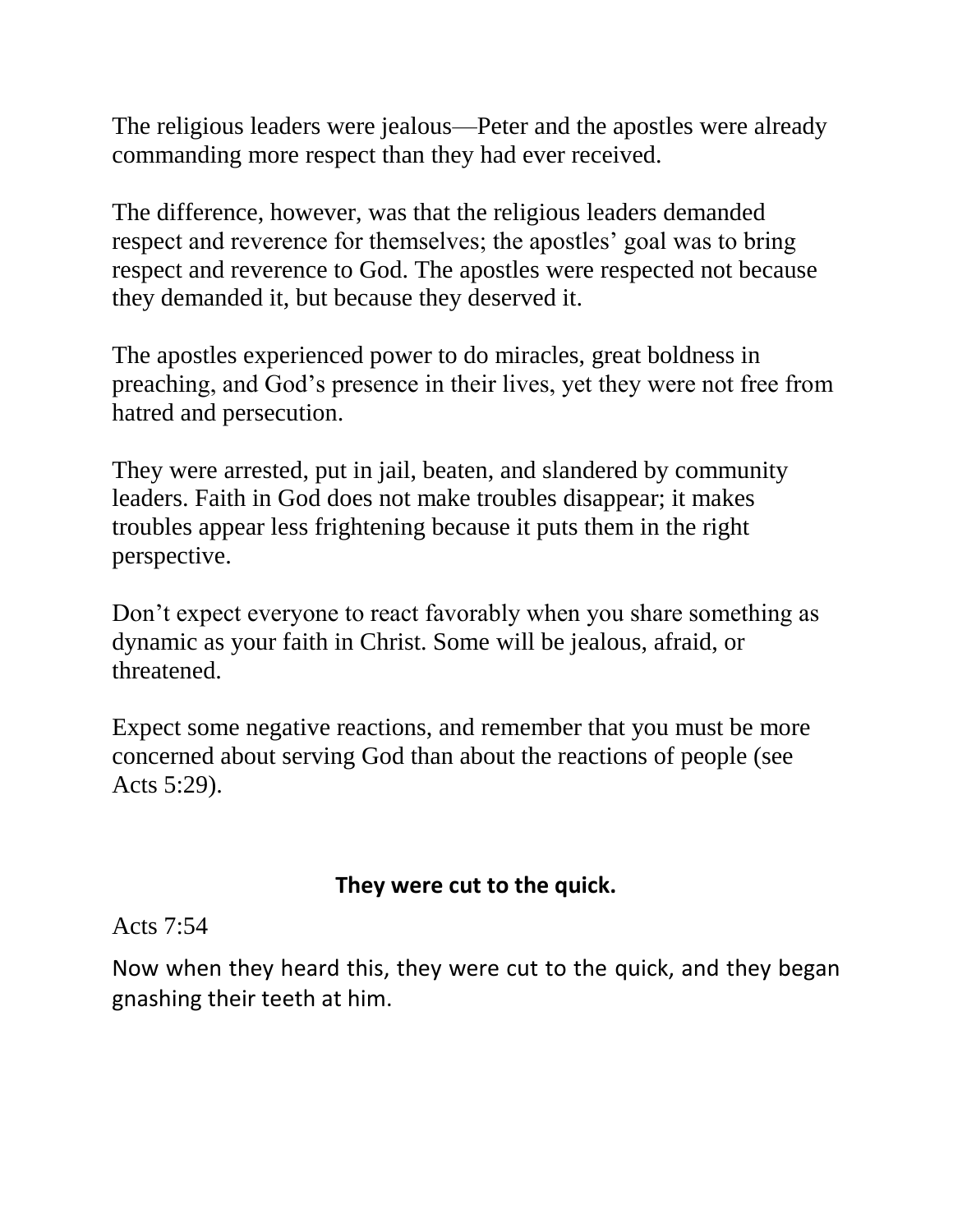Stephen saw the glory of God, and Jesus the Messiah standing at God's right hand. Stephen's words are similar to Jesus' words spoken before the council (Matthew 26:64; Mark 14:62; Luke 22:69).

Stephen's vision supported Jesus' claim and angered the Jewish leaders who had condemned Jesus to death for blasphemy.

They would not tolerate Stephen's words, so they dragged him out and killed him. People may not kill us for witnessing about Christ, but they will let us know they don't want to hear the truth and will often try to silence us.

Keep honoring God in your conduct and words; though many may turn against you and your message, some will follow Christ.

Remember, Stephen's death made a profound impact on Paul, who later became the world's greatest missionary. Even those who oppose you now may later turn to Christ.

## **Christian Quotes Concerning Anger**

"Anger and bitterness are two noticeable signs of being focused on self and not trusting God's sovereignty in your life.

When you believe that God causes all things to work together for good to those who belong to Him and love Him, you can respond to trials with joy instead of anger or bitterness." ~ John C. Boger

"Be not angry that you cannot make others as you wish them to be, since you cannot make yourself as you wish to be."  $\sim$  Thomas A' Kempis